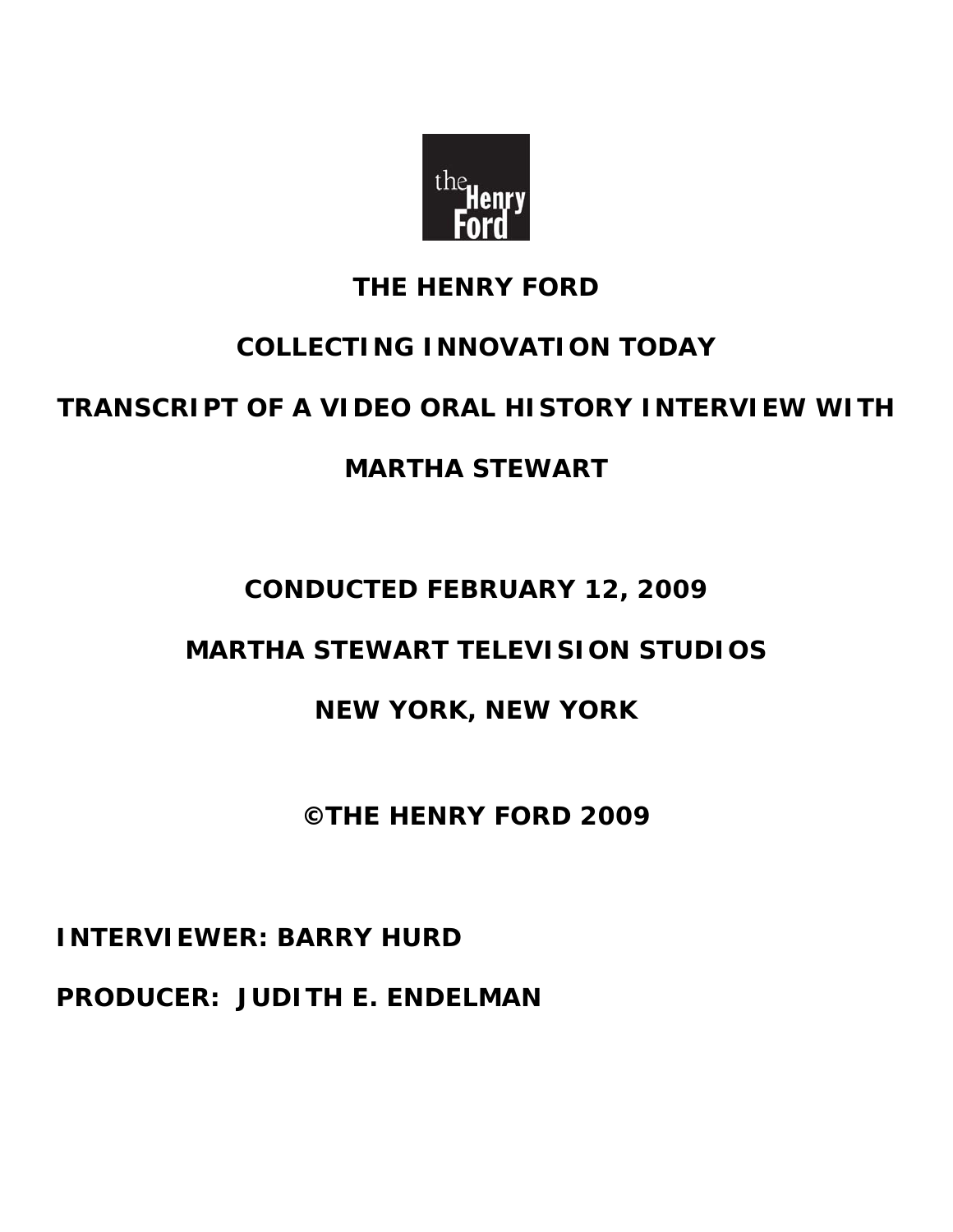#### **01Stewart The Martha Stewart Magic**

QUESTION:

00:00:31;13 What is the Martha Stewart Magic?

00:00:35;12 We've been going around the country, talking to people, innovative people like you, about the process of innovation. And where they come up with their ideas, how they manage it within their organizations. Tell us a little bit about the Martha Stewart magic. is it innovation? Is it creative ideas? Is it luck? Is it a process? how does it all work? MARTHA STEWART: 00:00:50;07 Well, I think it's a combination of really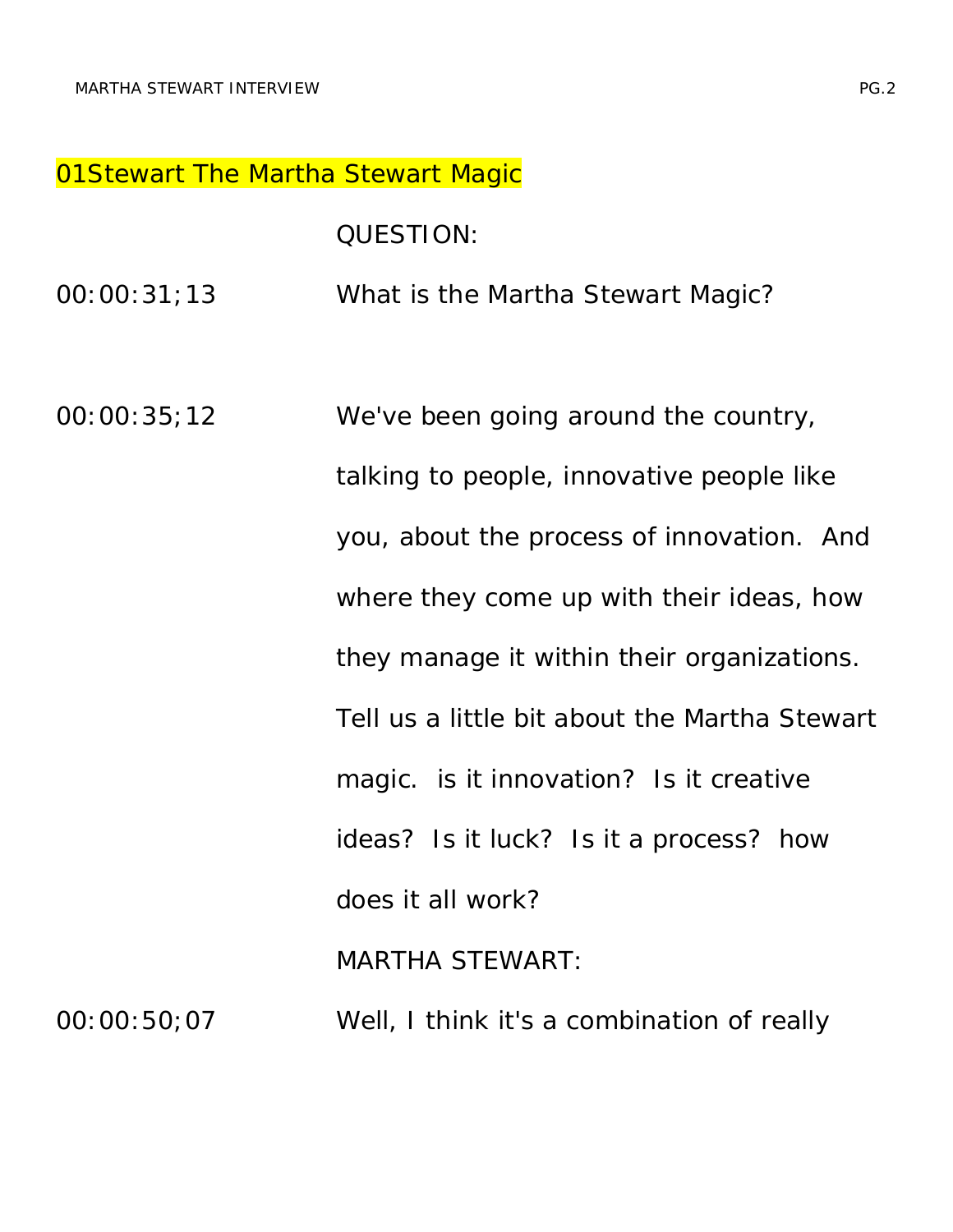good research, really talented people, very, very, very creative people, great ideas, and a tremendous amount of innovation, at least in the development of our products, of the written word. Even our magazine, Martha Stewart Living, was innovative. There was no magazine quite like it. No category, really of lifestyle, when I started the magazine in 1990. Since that time, since we first published the magazine, others have come along and not imitated exactly, but built other businesses on the same kind of idea. Oprah Magazine, for example. And Rosie had a magazine for awhile. Based on a celebrity, but involving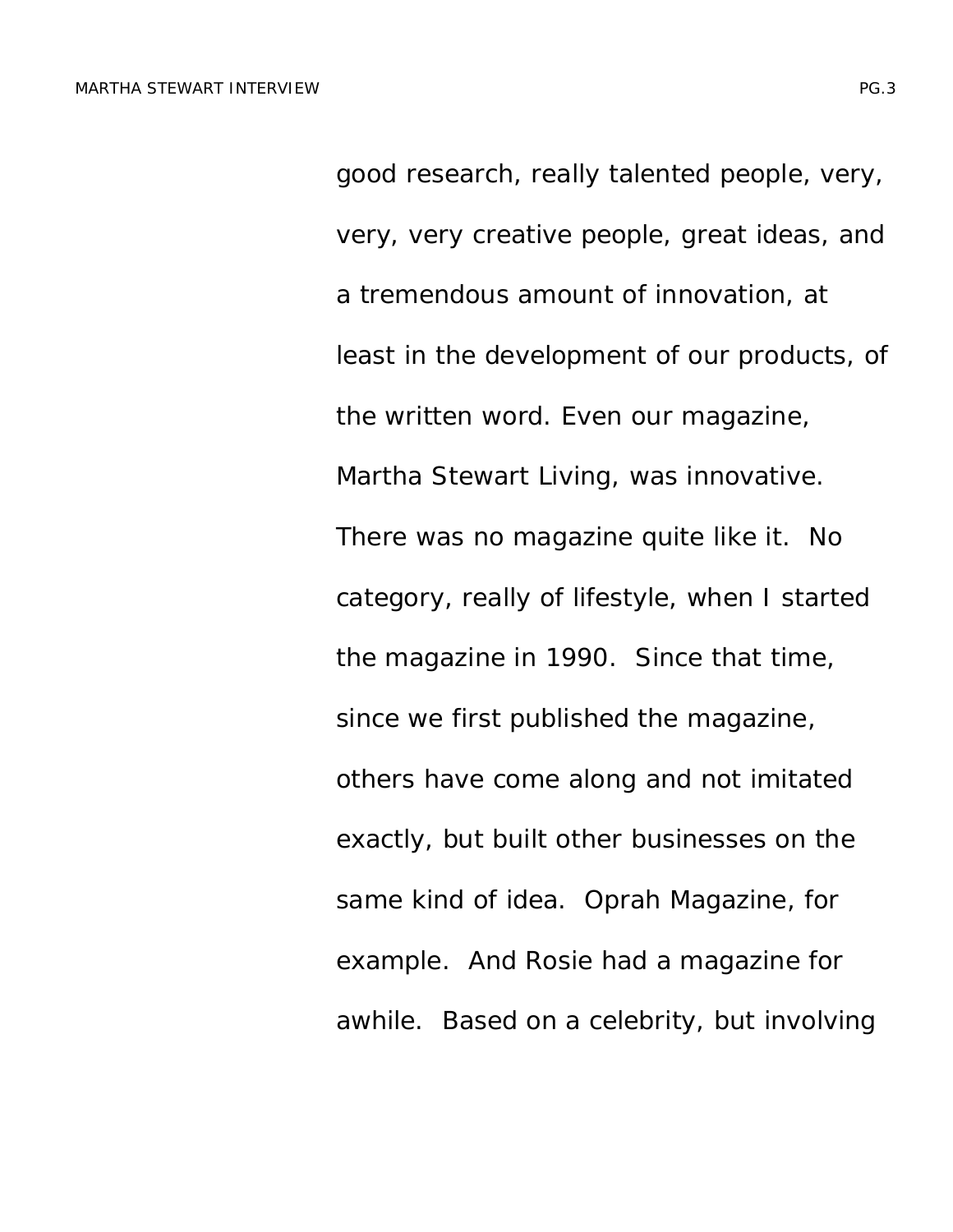the lifestyle of the American public.

QUESTION:

00:01:50;13 I read somewhere they said you have a talent for innovation. Do you think innovation's a talent? Like a singing ability or something? MARTHA STEWART:

00:01:54;23 I think you're born with a talent for developing ideas creating new ways of doing things. I'm also, you know, an inventor. I consider myself an inventor. I'm working on a project now. I've actually applied for a patent. My first patent. And not that I'm anything like Henry Ford or people who work in automotive or in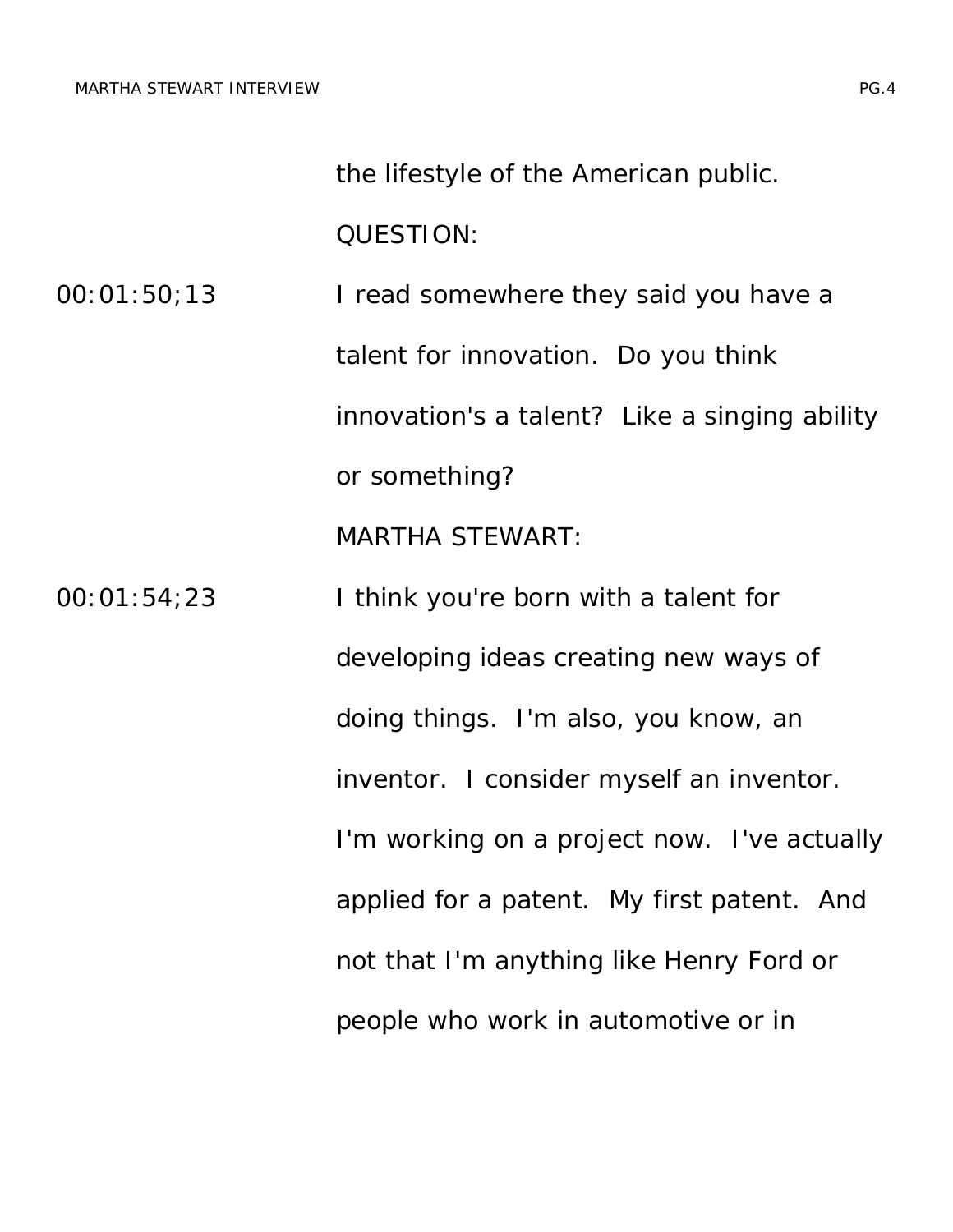science. But it's actually a technology

patent. I hope it works, I hope I get it.

### 02Stewart The Subject of *Living*

QUESTION:

- 00:02:29;21 Where do you come up with this sort of thing of putting all these different home arts together? And serve this market that was sort of an underserved market? Was it an ah-ha moment? Did it develop slowly? Or did you wake up one day and there it was? MARTHA STEWART:
- 00:02:37;09 No, it was the title of the magazine, the first magazine developed in 1990 was *Living*. And I envisioned that subject matter as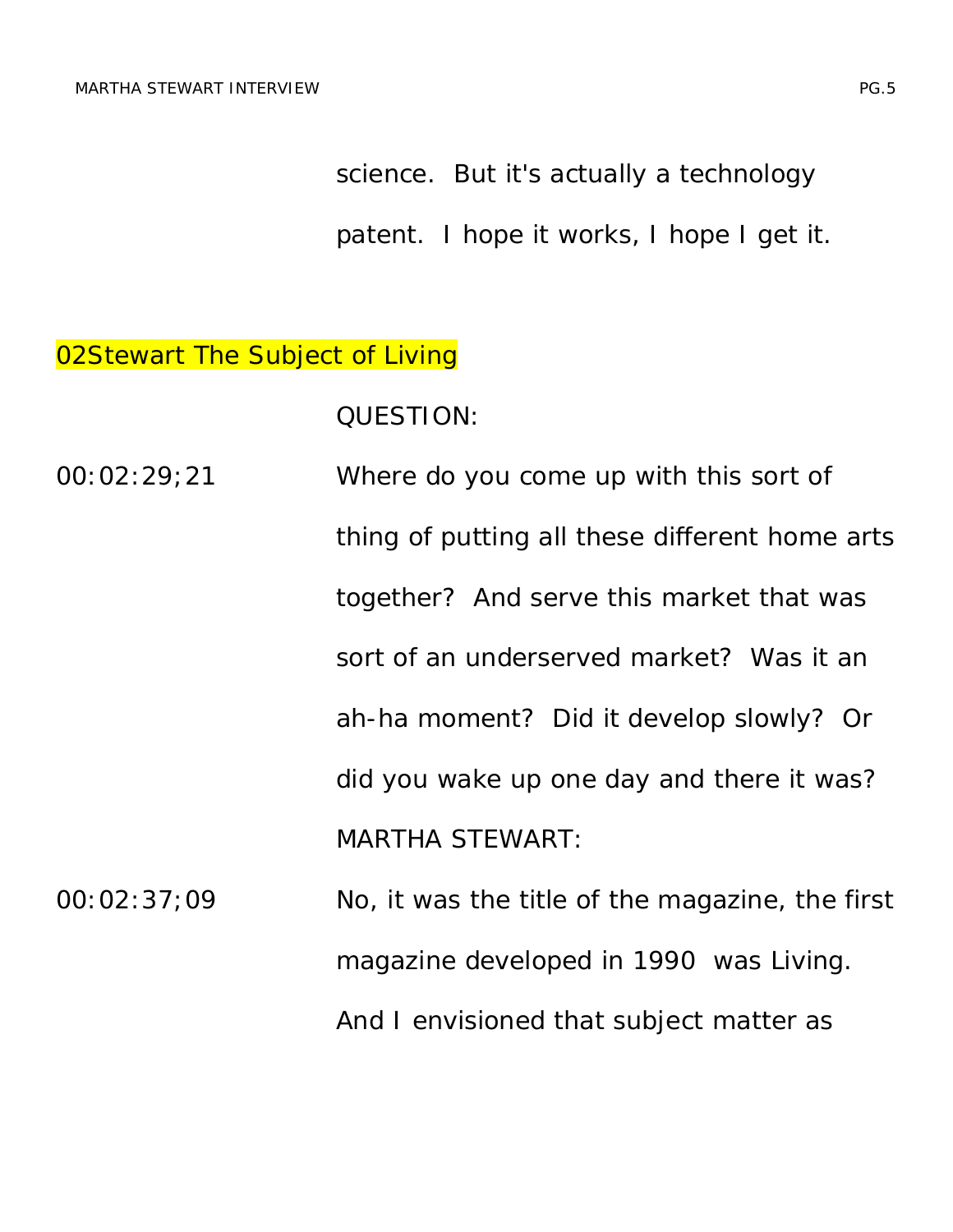limitless. Involving everything to do with the home, inside and outside the home. And really involving everything that a homemaker has to know, has to deal with on a daily basis. So, it's a vast subject. And it is limitless. And you can do it and do it and do it and do it. And work on that subject matter forever. And pretty much not repeat yourself.

### **03Stewart Hiring the Right People**

QUESTION:

| 00:03:17:10 | And how, in the organization, do you keep |
|-------------|-------------------------------------------|
|             | everybody kind of motivated to stay       |
|             | passionate about the subject matter?      |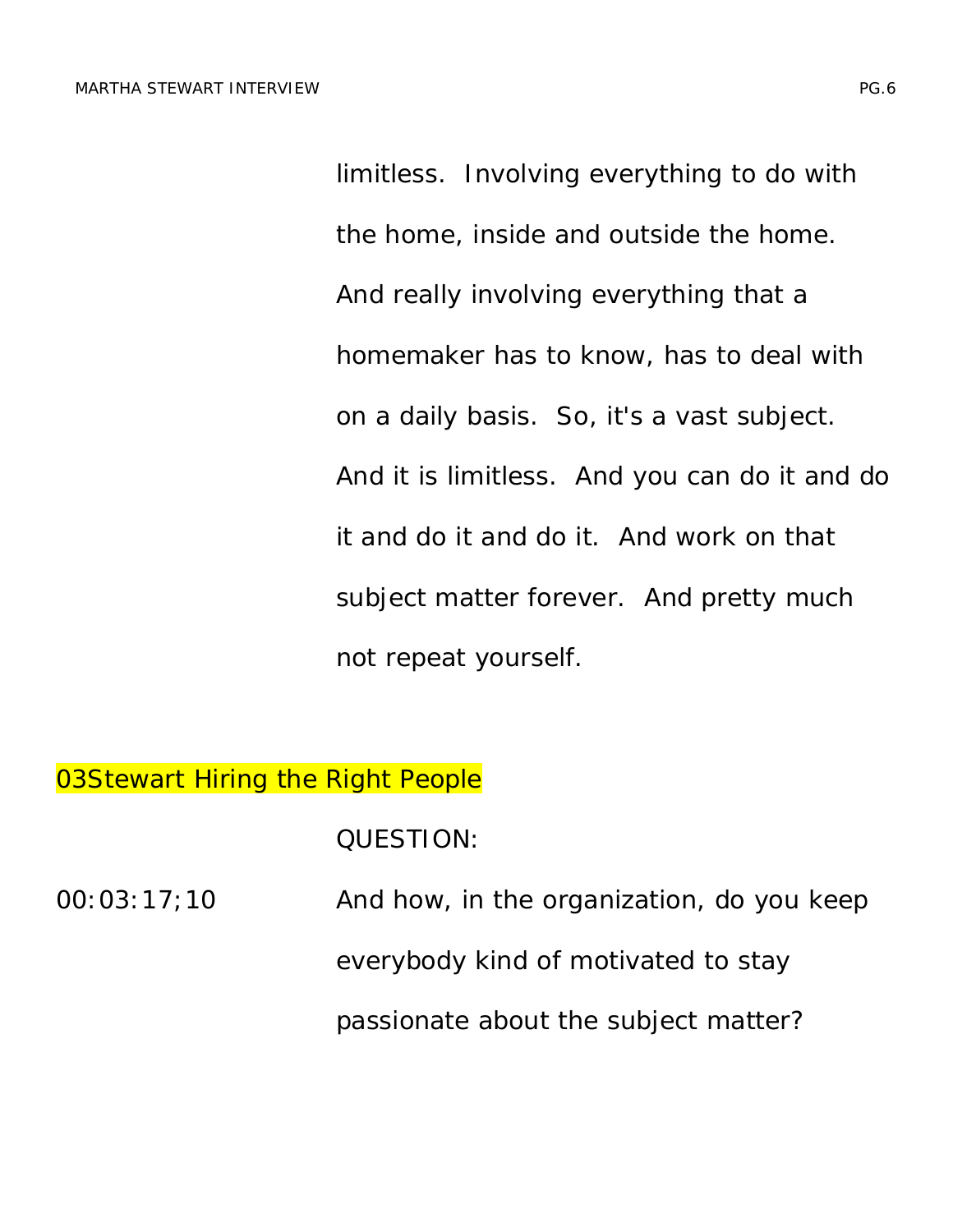#### MARTHA STEWART:

00:03:22;14 Well, we've always looked for people who have the same passion for living that I have. And it's not easy to find those people. And some of them, you would expect, "Oh, everybody lives just like Martha." But they don't. I mean, some people have that passion, but don't even live it. They just think it, dream it, do it. But not live it. And that happens in New York City, because a lot of people and creatives, by the way, traditionally, especially in the magazine business were paid less than the business people. I tried to even all that out, when I started the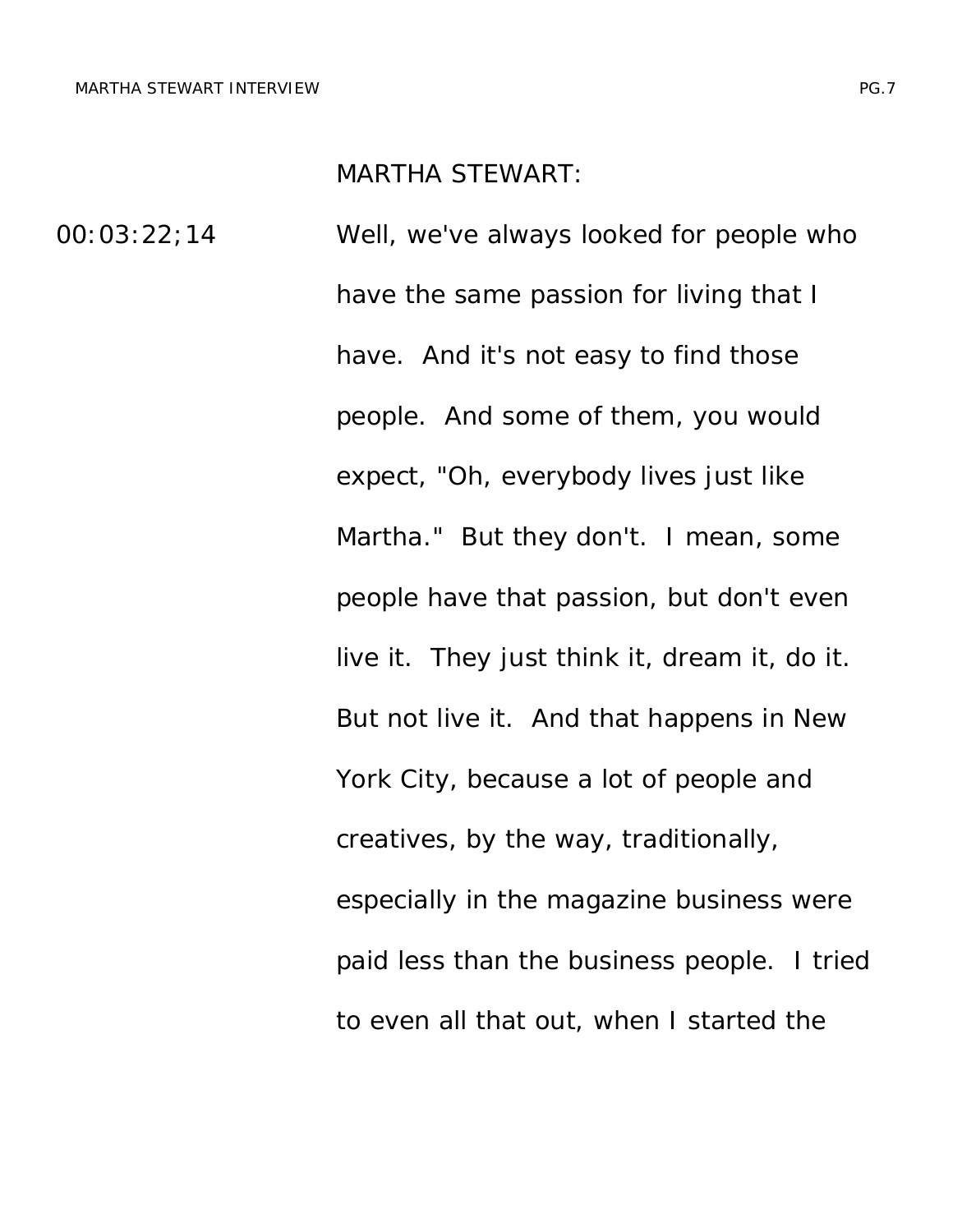company. I said to everybody working with me, the creatives have to be paid on an equal basis to the business people. And working with a company like Time, Inc., for example, that was not true. And I had to fight for it. But I persevered, and really developed a relationship with all the creatives that kept them happy, kept them producing, kept them being creative. And many of them still work with me. More of the creatives are with me now than the original business people, for example.

04Stewart *Entertaining* Filled a Void

QUESTION:

00:04:34;09 Now, you were talking about the magazine,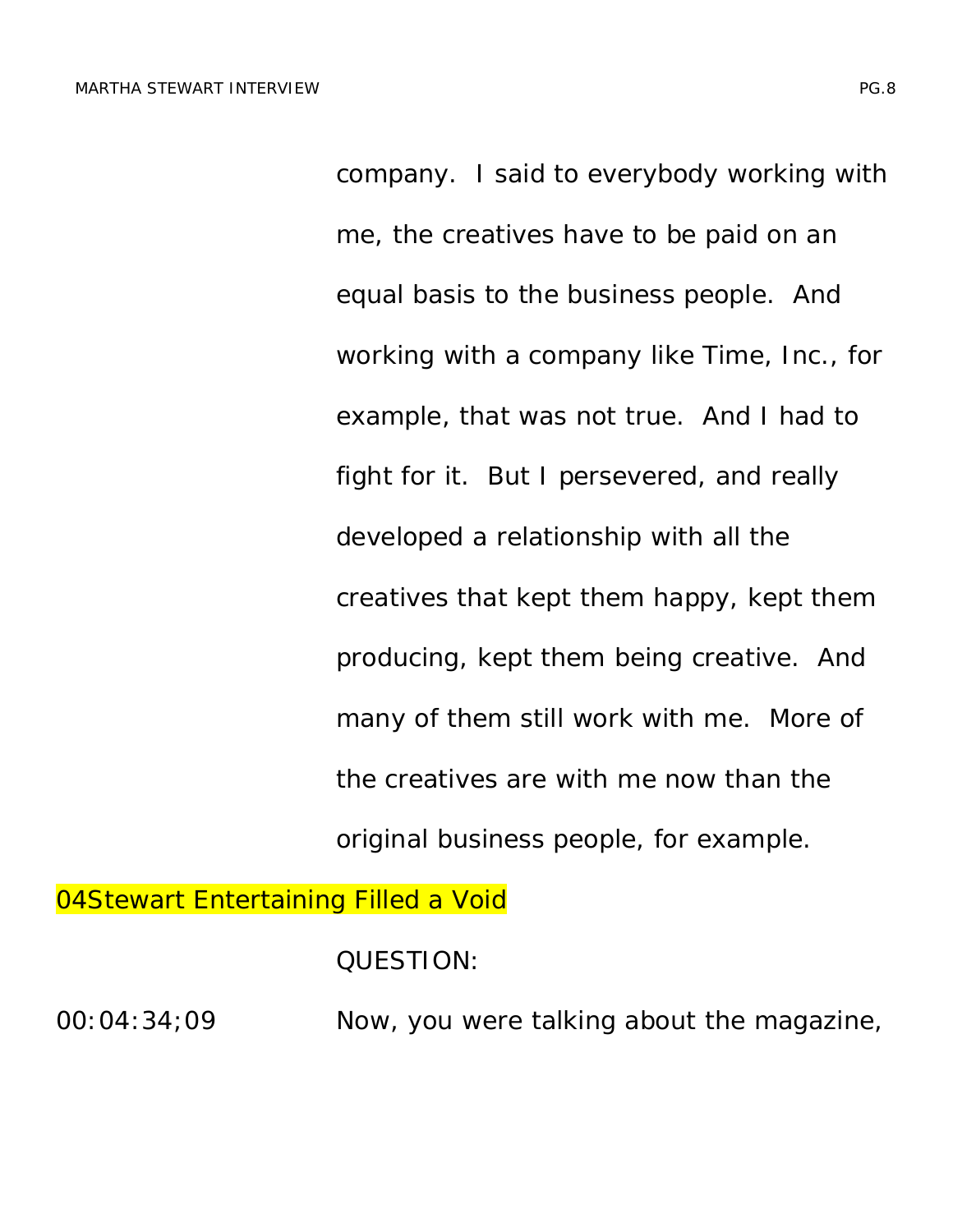|             | but let's go back even before the magazine.    |
|-------------|------------------------------------------------|
|             | We have here one of your-- this is the first   |
|             | [book-Entertaining]                            |
|             | <b>MARTHA STEWART:</b>                         |
| 00:04:40;04 | Oh, it is.                                     |
|             |                                                |
|             | <b>QUESTION:</b>                               |
| 00:04:40;10 | If I hand this to you, can you sort of tell us |
|             | a little bit of history? I mean, most of the   |
|             | <b>MARTHA STEWART:</b>                         |
| 00:04:43;06 | Okay.                                          |
|             | QUESTION:                                      |
| 00:04:43;03 | history's written down, but it's always nice   |
|             | to get it                                      |
|             | <b>MARTHA STEWART:</b>                         |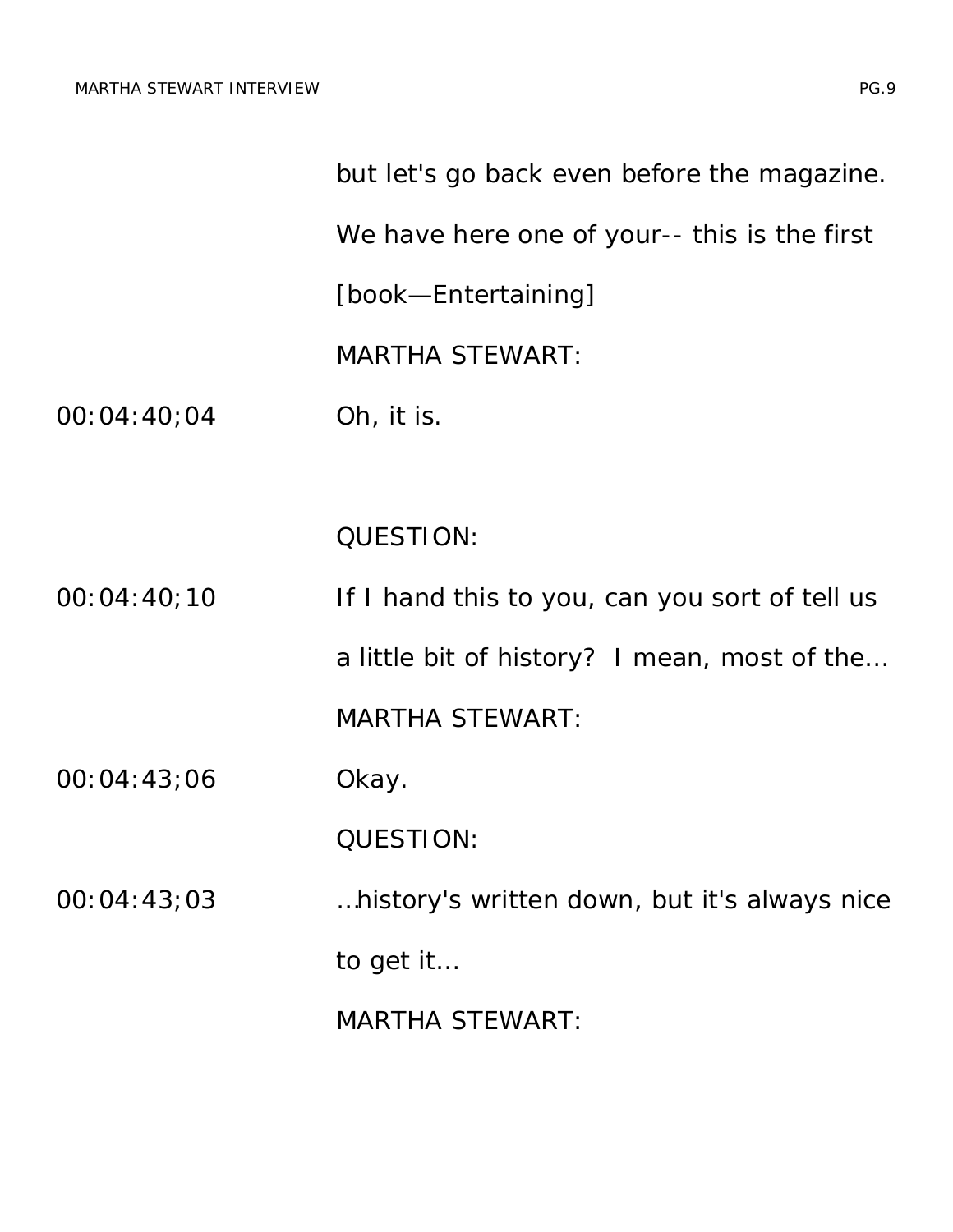MARTHA STEWART INTERVIEW **EXECUTE INTERVIEW PG.10** 

00:04:44;13 Well…

QUESTION:

00:04:44;17 …from the innovators.

MARTHA STEWART:

00:04:45;14 Okay, this was innovative also. A book called *Entertaining*. I wrote this book in 1982. Published in the autumn of '82. I took the idea to a publisher, Clarks and Potter, they're still my publisher by the way. After 65 books. And this book really to me was a book that was missing from the marketplace. I like to call it filling a void. And many of the things I do fill a void. Something…it's creating something that isn't there. That's needed and wanted. So,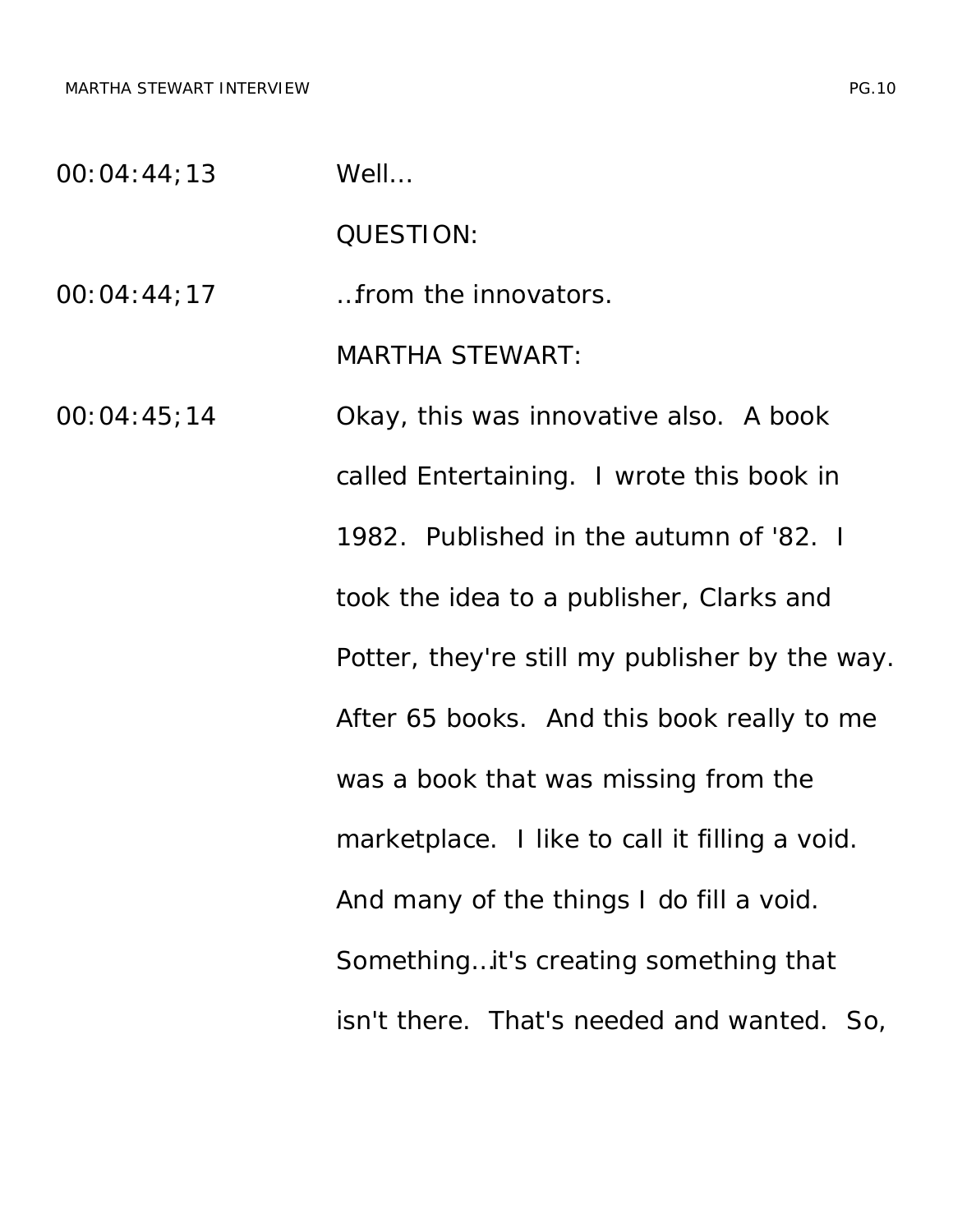I always call it something that you need, something that you want, you know, produce it.

00:05:28;20 So, and I'm the customer, just like everybody who bought this book. And more than a million copies of this book have been published and sold. But over the years. And so, it was a book, when I described it to the publisher, they asked me if they, if I wanted to do a book, by the way. And I said, "Oh, yeah, I'd be thrilled." And then I gave them an outline. And they said, "We would like a book that's black and white pictures. You know, not too many recipes.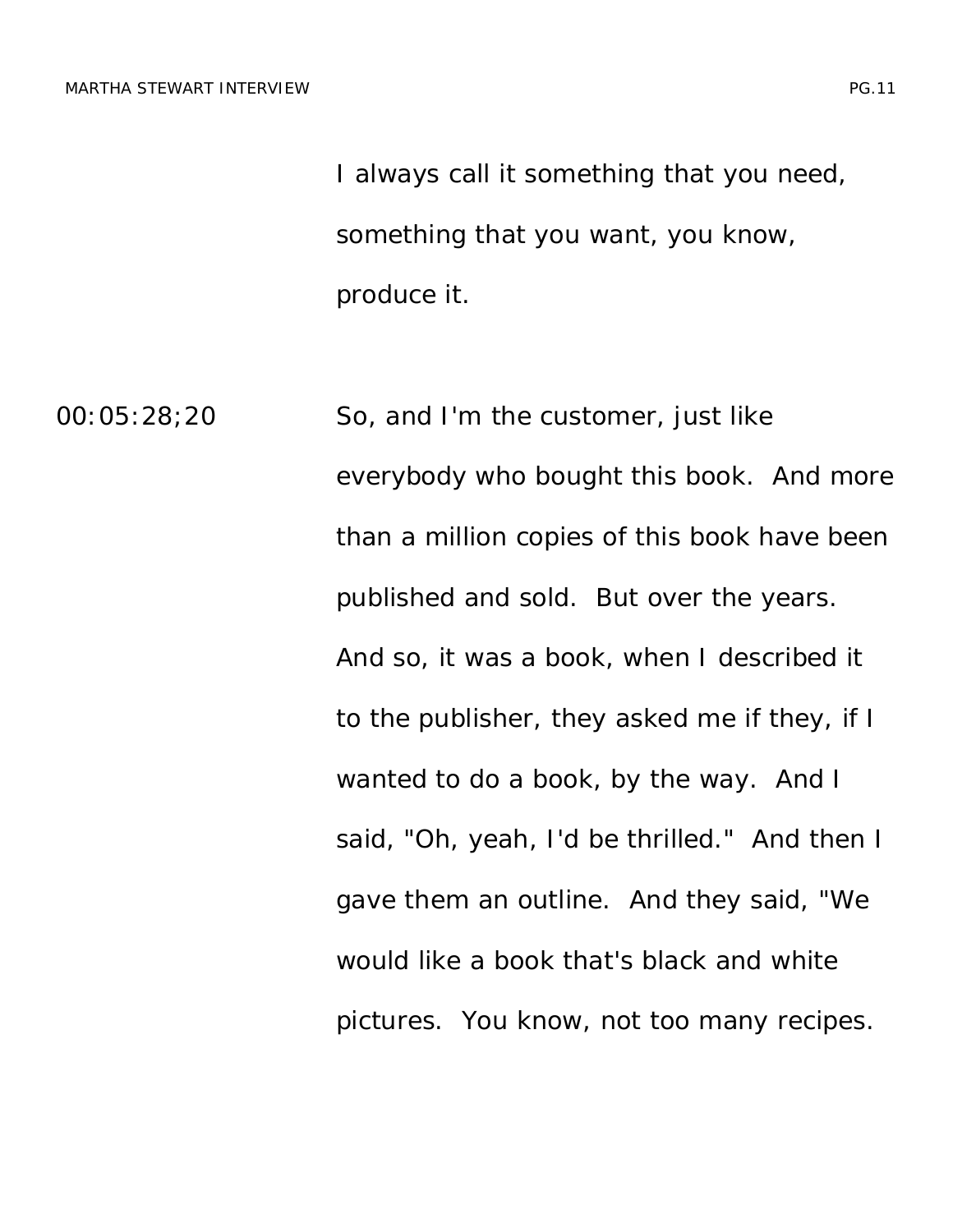Not too complicated." And I said, "No, no, no, no, no. There are plenty of books like that. I want to do a book that's really three books. And this book is a recipe book. It is a story book. And it is also visually a beautiful photography book." So, it encompasses three things. And in color. Had to be all color. And they hadn't done that before. Not like this. So, when we published it, it again struck a cord with the public. And so many people discovered it, loved it, read it, believed in it. And that's really the beginning of my career as someone in media.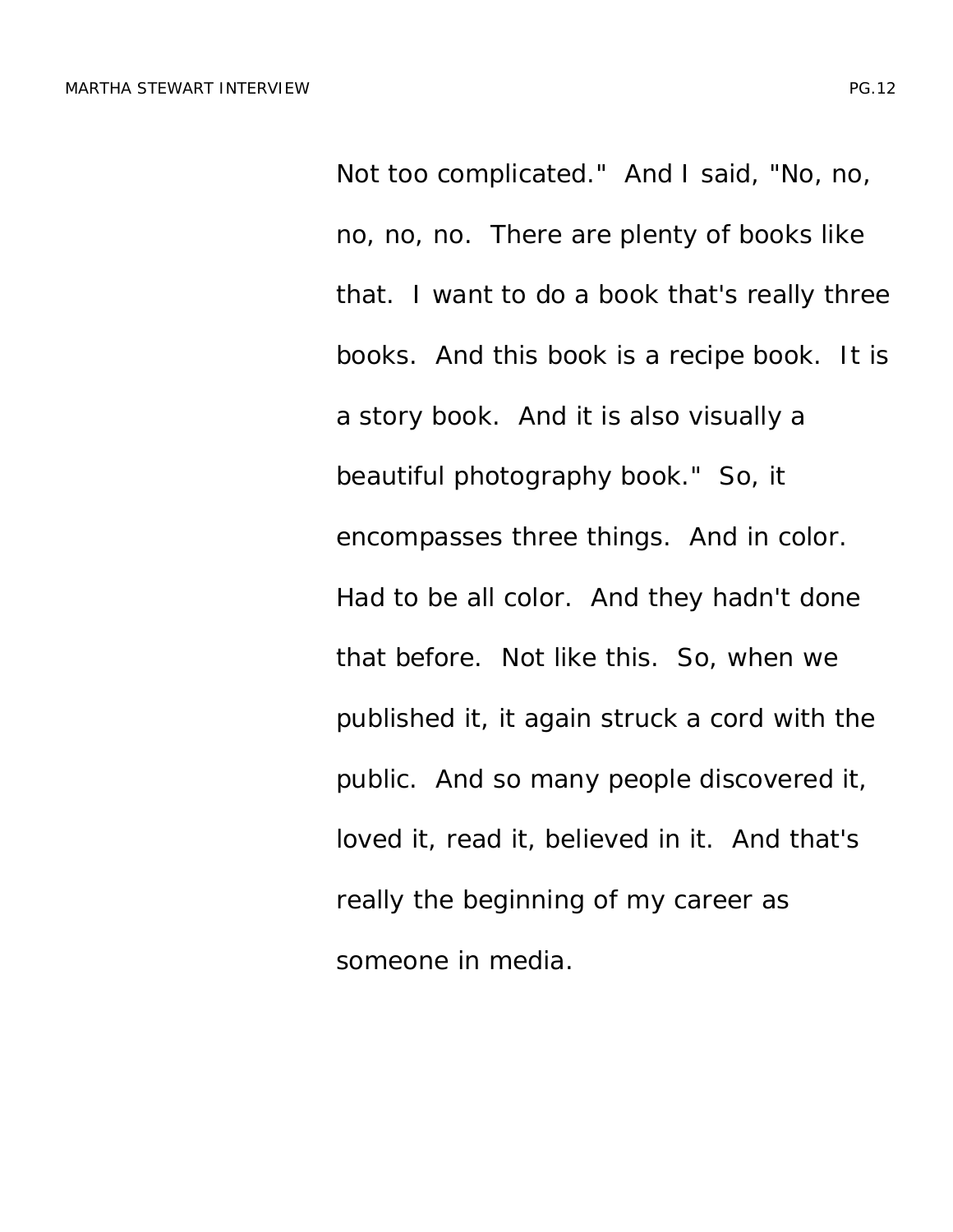#### 05Stewart I am the Market

QUESTION:

00:06:38;24 Were you surprised that it went over so

well, or did you…

MARTHA STEWART:

00:06:40;19 No, no, no.

QUESTION:

00:06:41;07 …sort of … that market--

MARTHA STEWART:

00:06:40;22 I wasn't at all surprised.

QUESTION:

00:06:42;05 How did you know that market was there? I

mean, that's the…

MARTHA STEWART:

00:06:45;01 I was that market. And I am a book reader.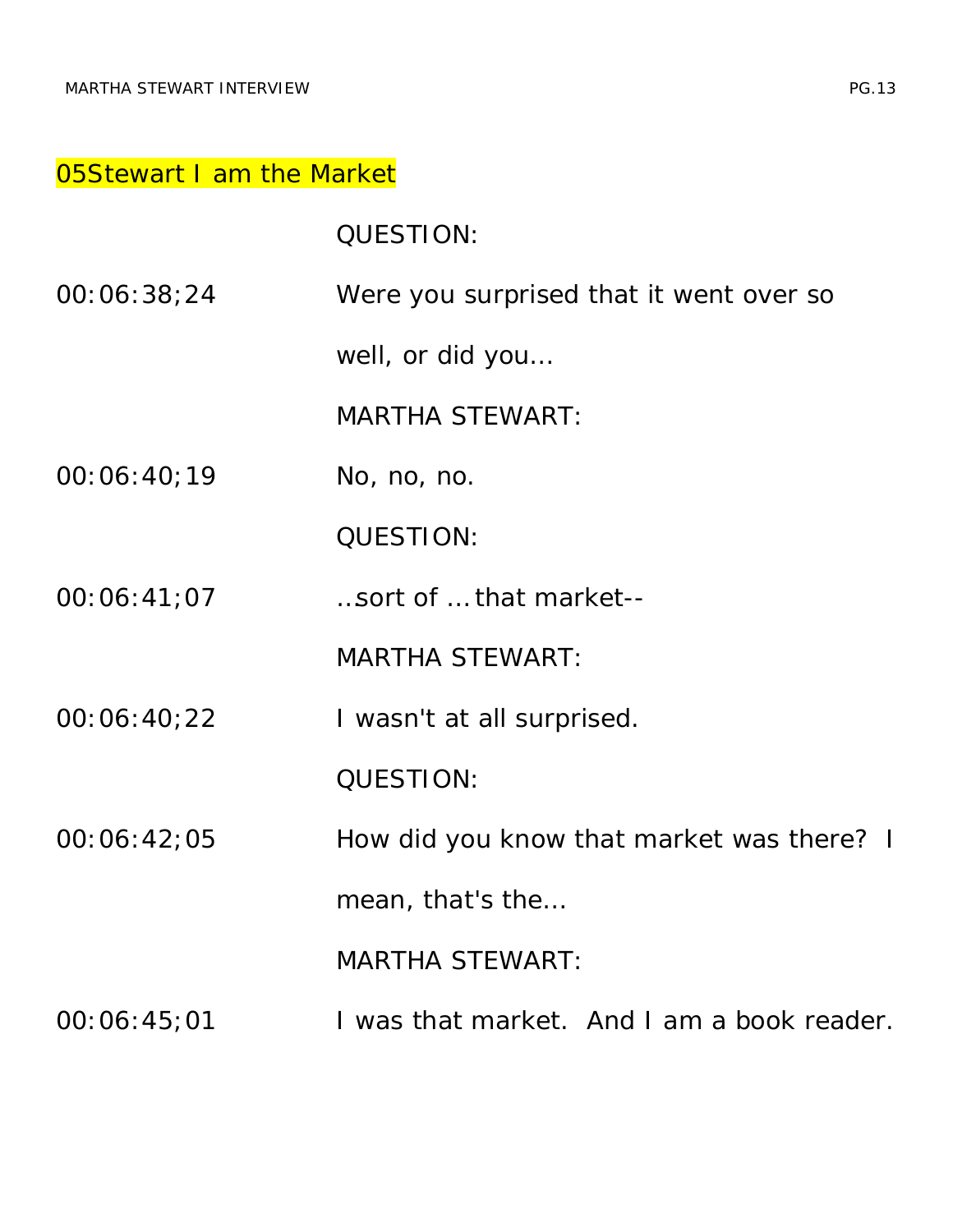I am a user of recipes. I am the housewife. I'm the homemaker. I'm just that. And I've always tried to stay true to that. And I think that that's how my relationship with my customer base, my readership has grown and grown and grown. … Because they know that I am one of them. You know, I still clean out the chicken coop. You know, I still walk the dogs. I still feed the cats. You know, I clean out the birdcage. They know I'm real. They know that I really do deal with the everyday problems and the everyday challenges. And the everyday artistry of running a home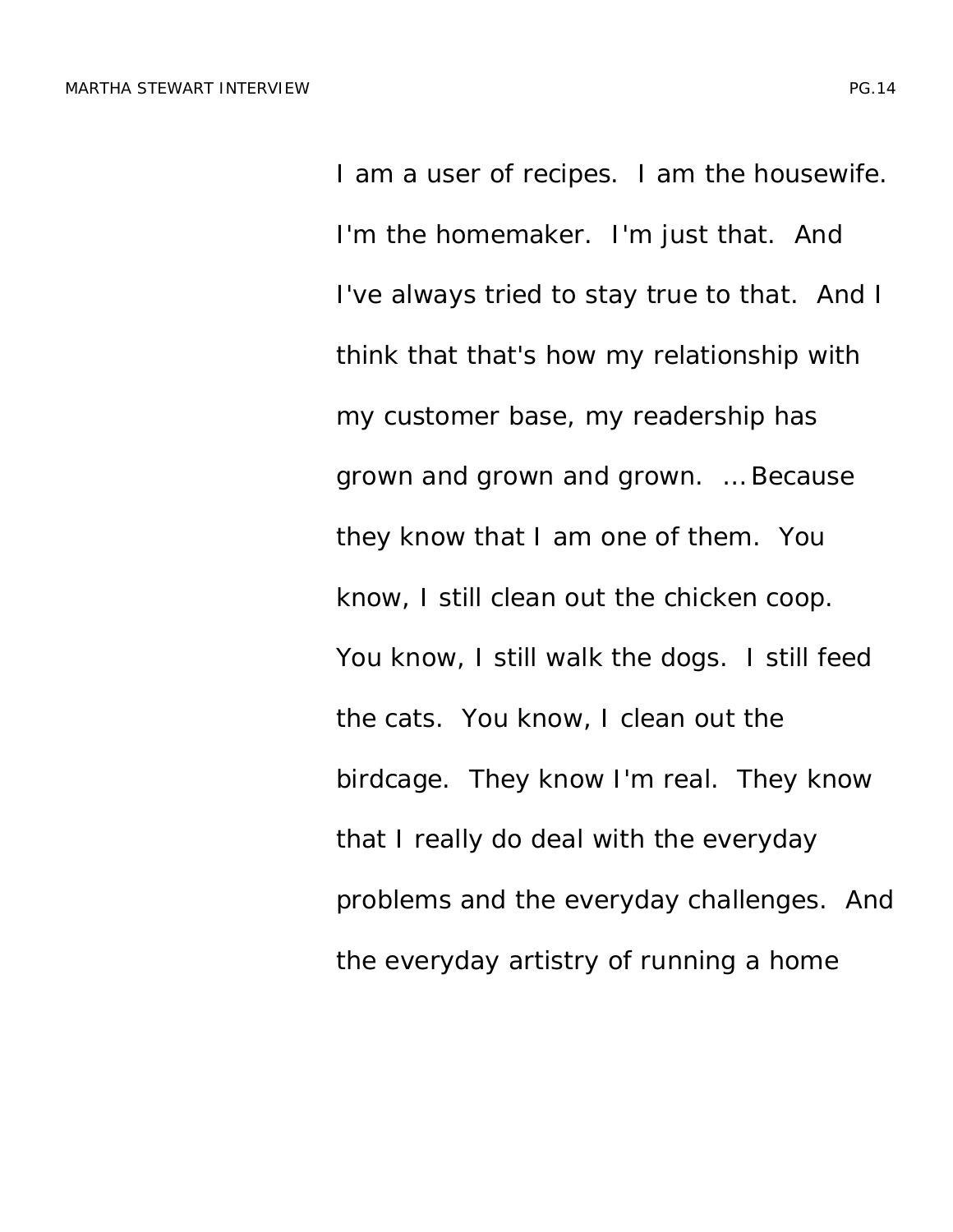#### 06Stewart The Martha Stewart Brand

QUESTION:

00:07:28;04 And then the book comes out, then you start the magazine. This long thing that you… year after year, it seems like there's new products coming out. Eventually, you became a brand. You woke up one morning and said, "I'm a brand"? MARTHA STEWART:

00:07:39;02 That happened early on, though. The branding happened really early on. I wrote this book in 1982. Every year from 1982 to 1990, I published another really important book. I did *Martha Stewart's Gardening Month By Month*. A big volume, really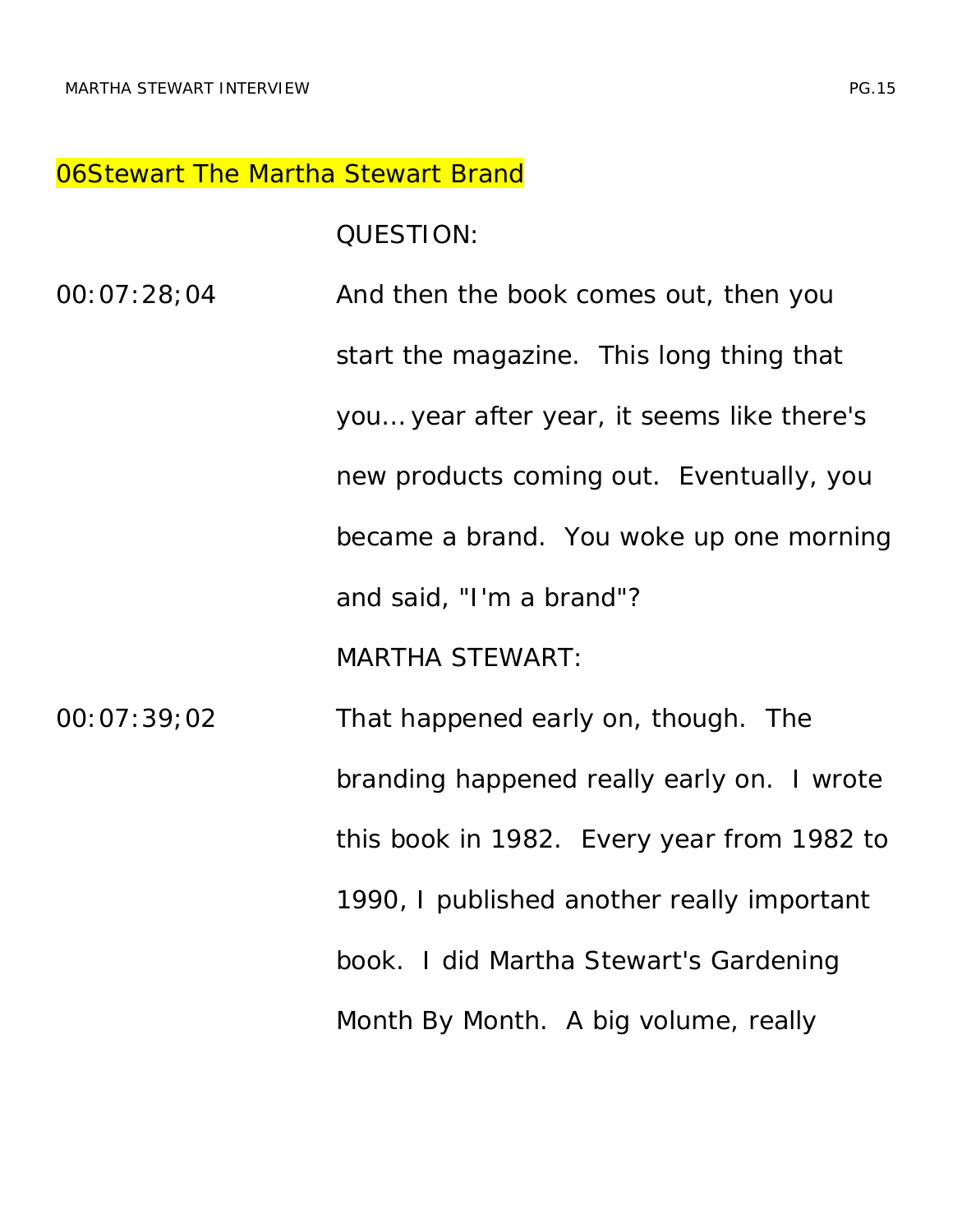based on my garden and my experiences in the garden. I published *Martha Stewart Weddings*, the first weddings book of its kind. Dealing with real weddings. Weddings that I had catered. Weddings that I actually cooked for. A beautiful book. And really again, the prototype for all other wedding books that followed. I published three quick cookbooks and a Christmas book. All before the magazine started. And the subject matter, I was discovering the subject matter was just gigantic. So, I wanted to do the magazine.

07Stewart A Contract with Kmart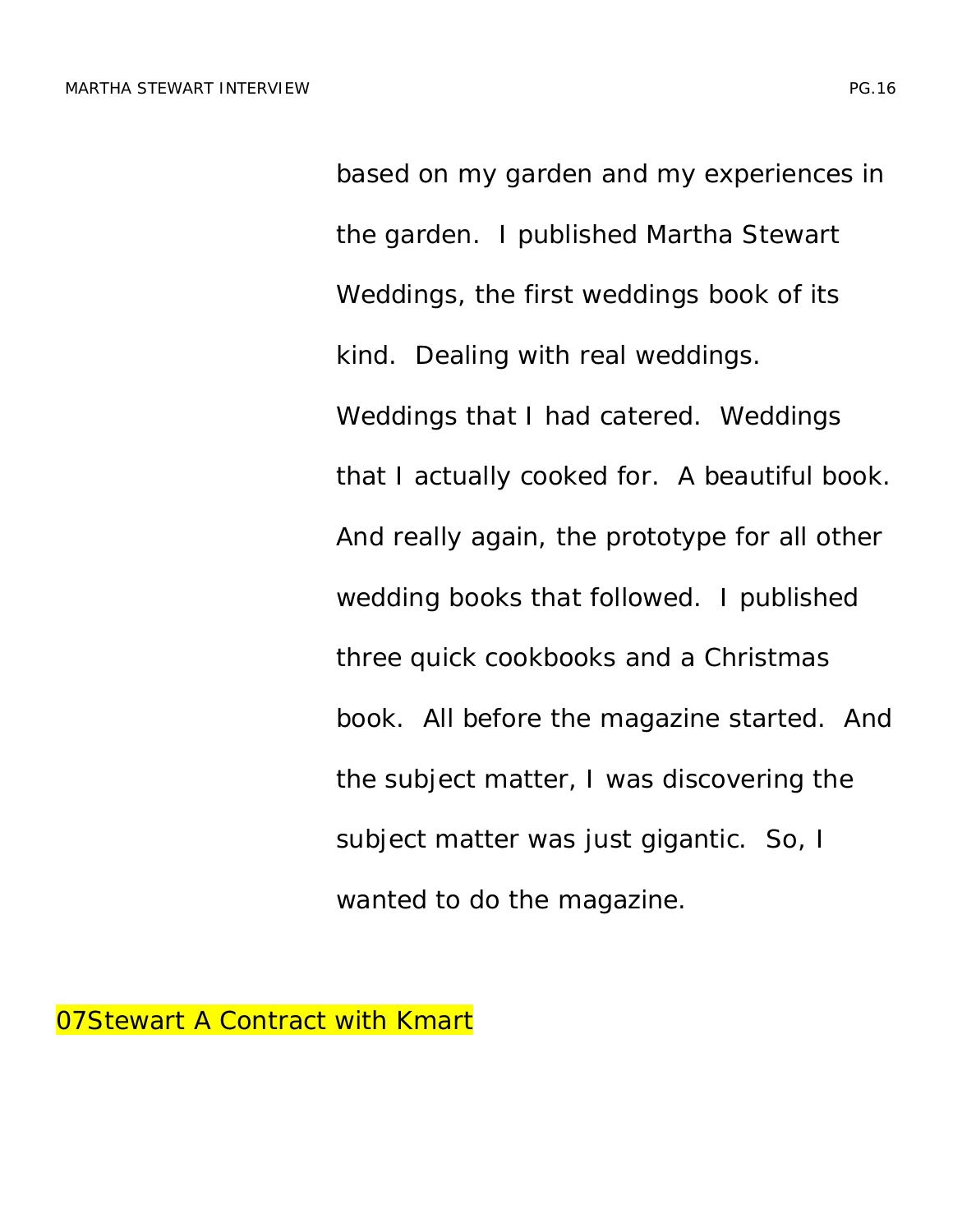00:08:25;16 But I figured that, and oh, and in 1987, I signed a contract, a very important contract for me, with Kmart. Kmart, the largest retailer of its kind, at that time, in the world. It was, you know, \$44 billion. It was gigantic. I had no idea a company could be that big. And I had always been thinking, you know, with catering, and writing books, you think in thousands of dollars, and maybe a million. Oh, gosh, a million was a gigantic number. But then I had to start thinking in billions, because Kmart was \$44 billion. And Walmart, at that time, 1987, you can check, Walmart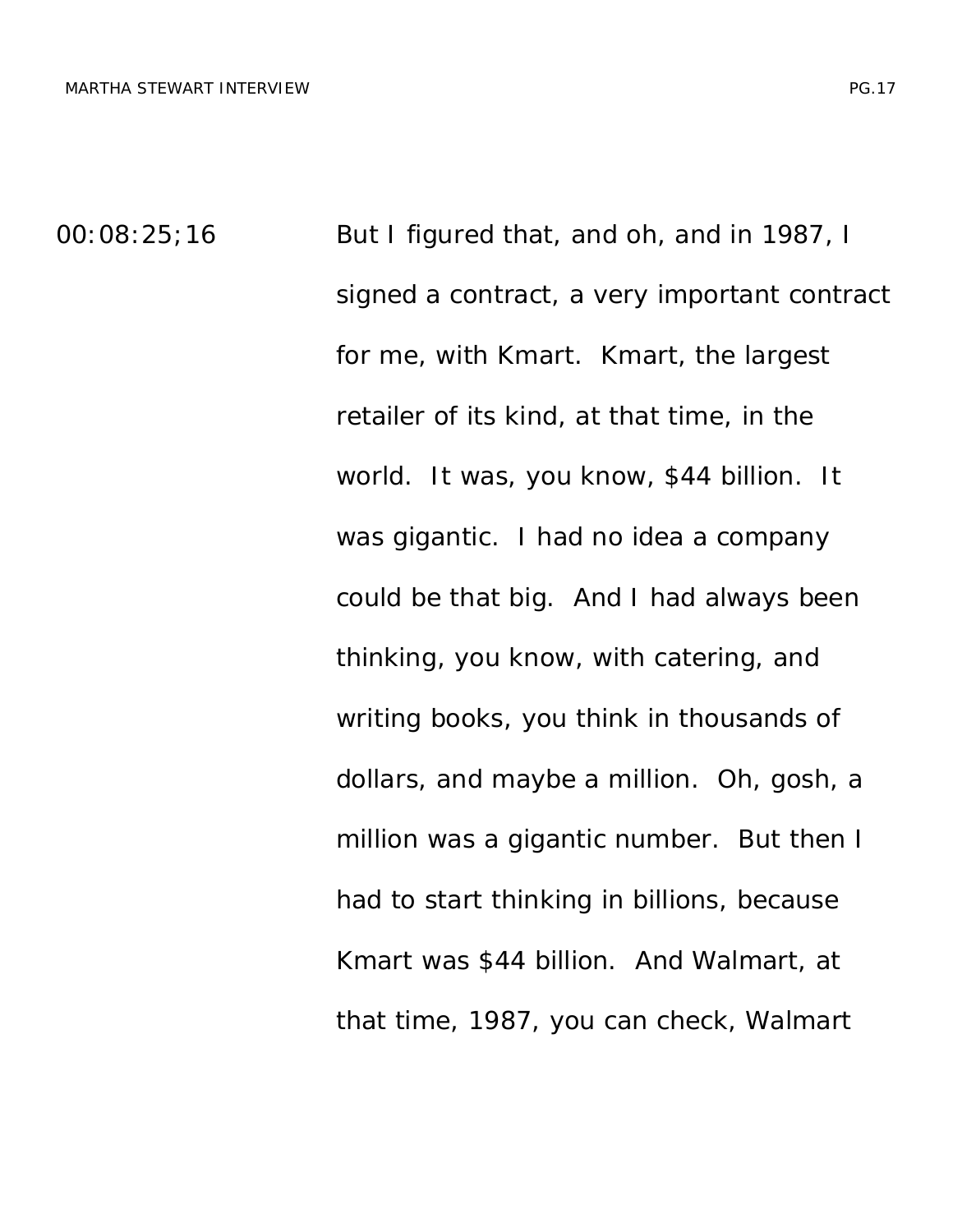was about \$15 billion in sales. Target wasn't even on the radar screen. You know, they were just starting. So, Kmart was really the place to be.

00:09:17;28 And I joined them, as a creative designer in lifestyle. I didn't go to work in Detroit, but I started working in the lifestyle product development for Kmart. And I started with sheets and towels. And I actually met a lot of resistance. The junior league in Connecticut cancelled my appearances as a speaker. And I said, "Why are you cancelling?" And they said, "Well, we don't want anybody that's affiliated with mass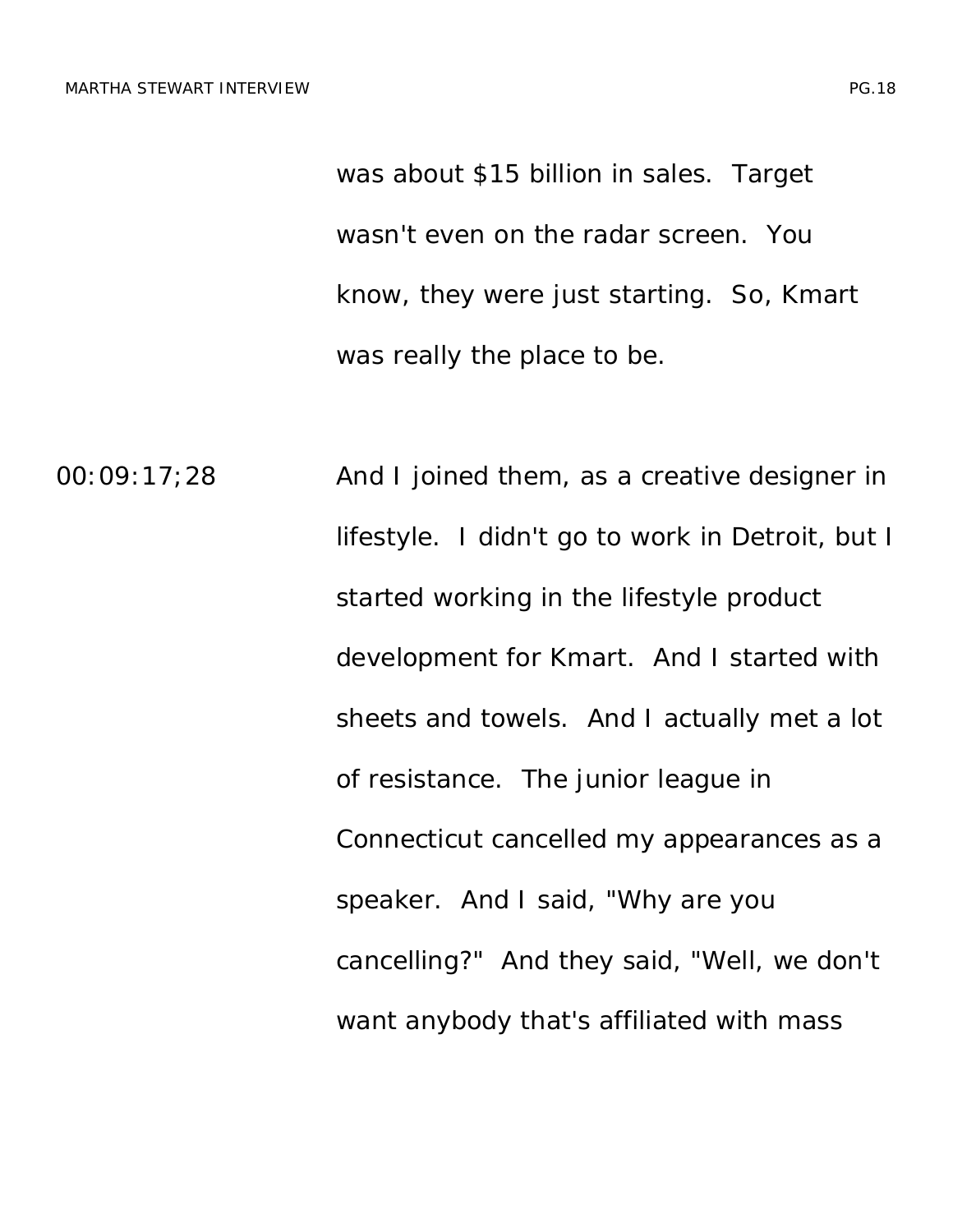market, with Kmart, speaking to our audience. We don't shop at Kmart." And I said, "Oh, well, someday you will." Guess what? They're not only shopping at Kmart, they're shopping at Target, and at Walmart, and at Costco, and at every place like that.

00:10:03;11 So, I just waited. They all came back. They're all my friends. But I was shocked that they felt that way. Because, whereas, Ralph Lauren would have never been cancelled, because Ralph didn't sell to mass market, although now he does. He started up here, and has moved down. I started down here, and have moved up. 'Cause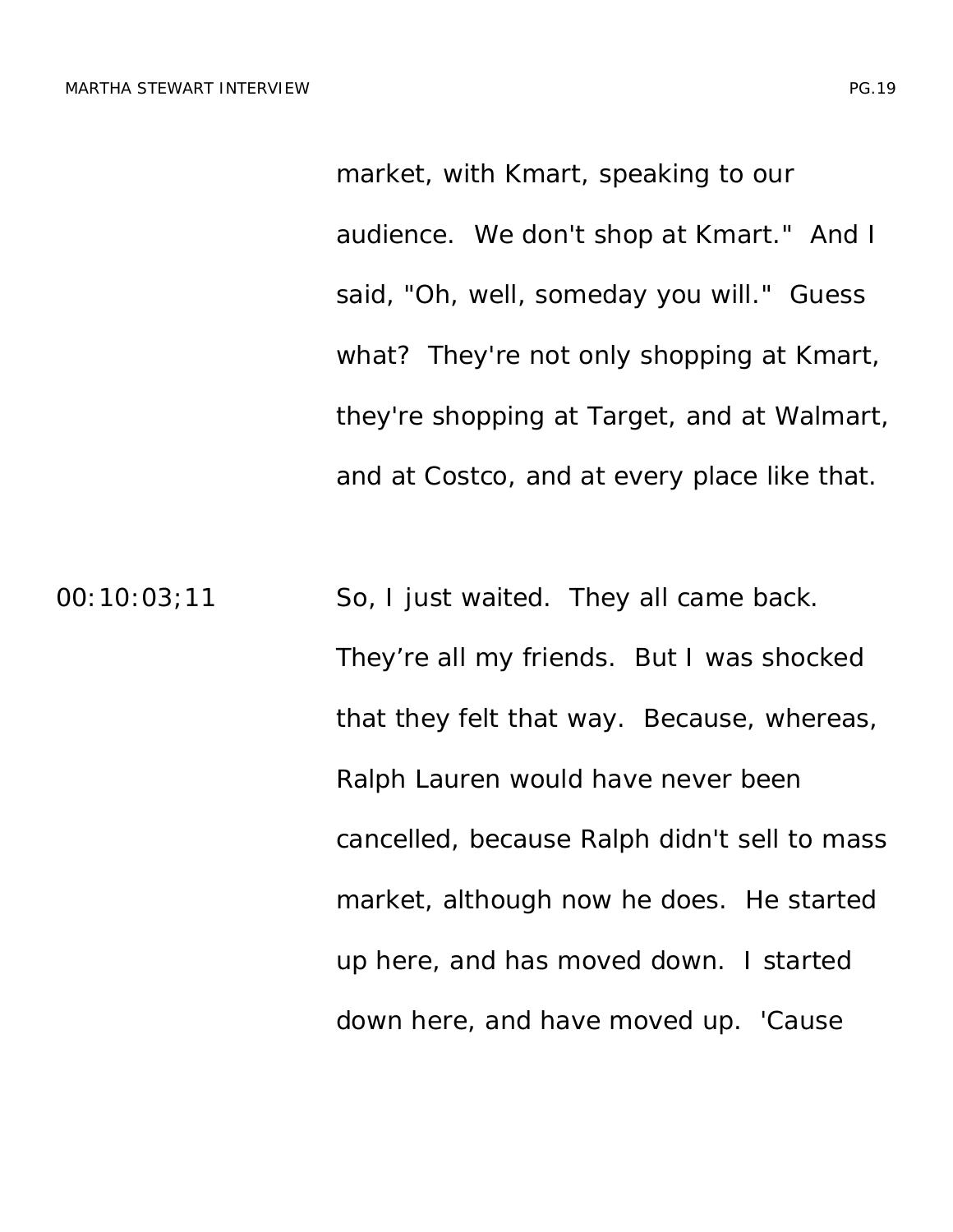we're now at Macy's. My books and magazines, of course, are upscale. You could never say that they were down market, in any way. But I don't even consider the Kmart customer down market. I just consider the Kmart customer an audience that should never be talked down to, should be provided with as nice merchandise as if you were a shopper at Saks or Bergdorf's or Bloomingdale's.

00:10:47;12 Why shouldn't they have 100 percent cotton sheets. I was the first designer to sell 100 percent cotton sheets at mass market. And light colored sheets. When I joined Kmart,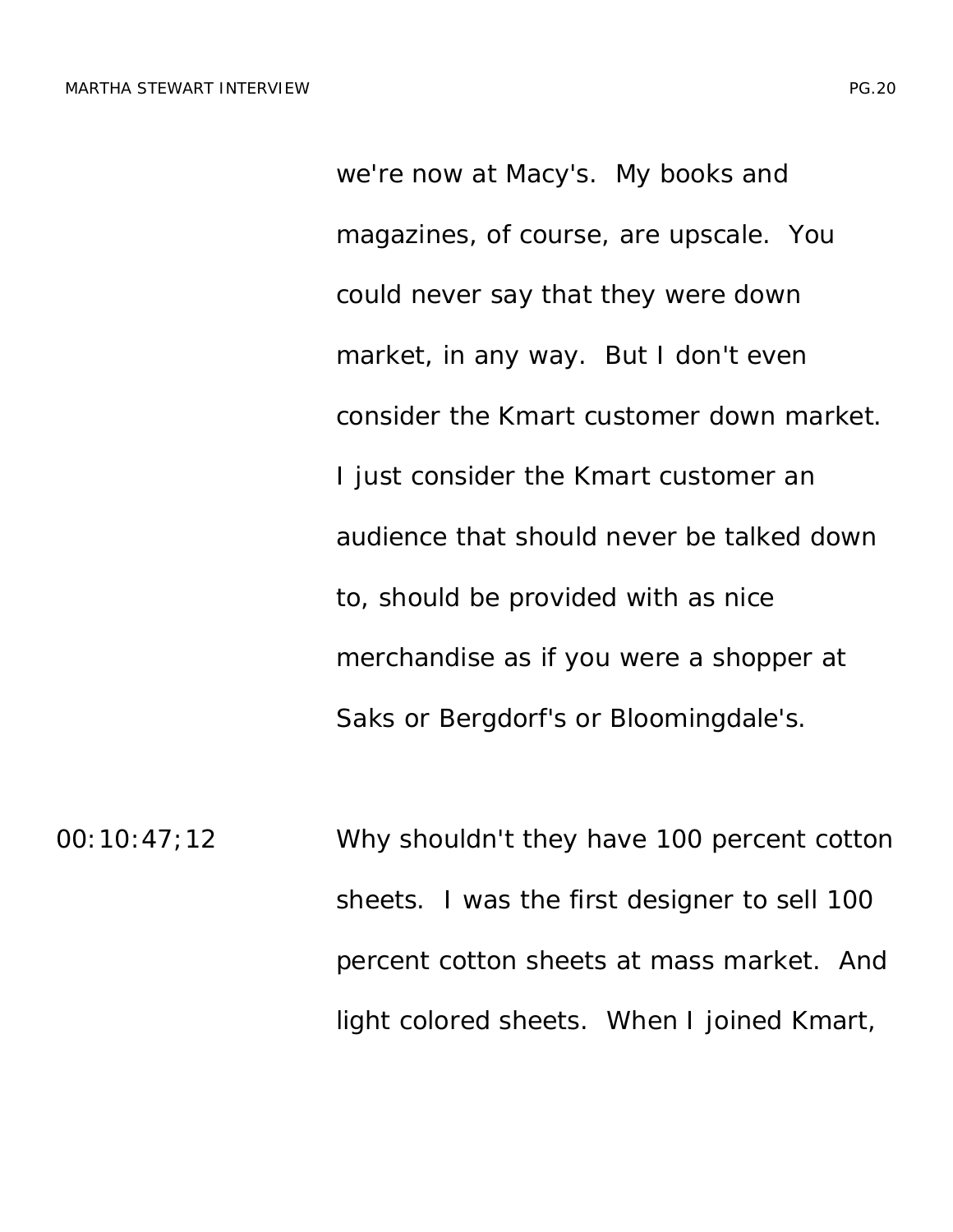they were selling navy, burgundy, dark green, and black sheets. And I said, "Well, I'd like to do yellow, and pale green, and pink." And they said, "Oh, no, no, no, no. Mass market, they don't, they won't buy those colors." I said, "Let's try it." And they at least were smart enough to let us try. Guess what the best sellers were? All the white colors. They were waiting for them. They were just the audience that had to have light colors. And it was kind of an intimation to me that really the big bosses were thinking that people that couldn't afford 100 percent cotton sheets before, also couldn't afford to wash their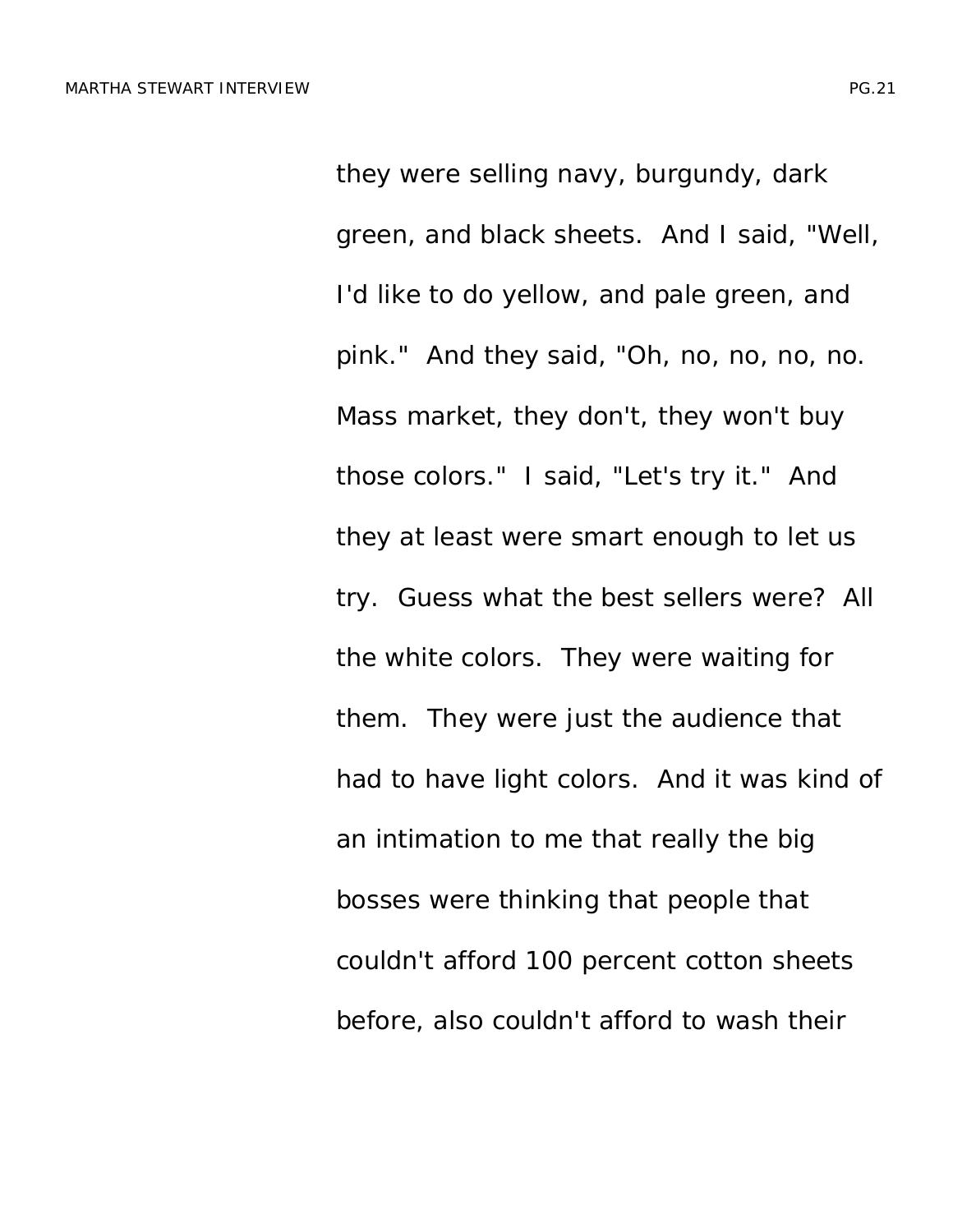sheets enough. So that's why they went for dark colors. Totally wrong. Totally wrong way of thinking.

## 08Stewart Who Inspired You?

QUESTION:

| 00:11:44:06 | Let me ask you this. I mean, did you have     |
|-------------|-----------------------------------------------|
|             | some inspirations, when you were younger,     |
|             | starting out? Did you look up to some of      |
|             | the people that were doing similar things?    |
|             | Although you innovated on their ideas? Or     |
|             | was, how did that happen?                     |
|             | <b>MARTHA STEWART:</b>                        |
| 00:11:54:25 | I don't think I ever really copied anybody. I |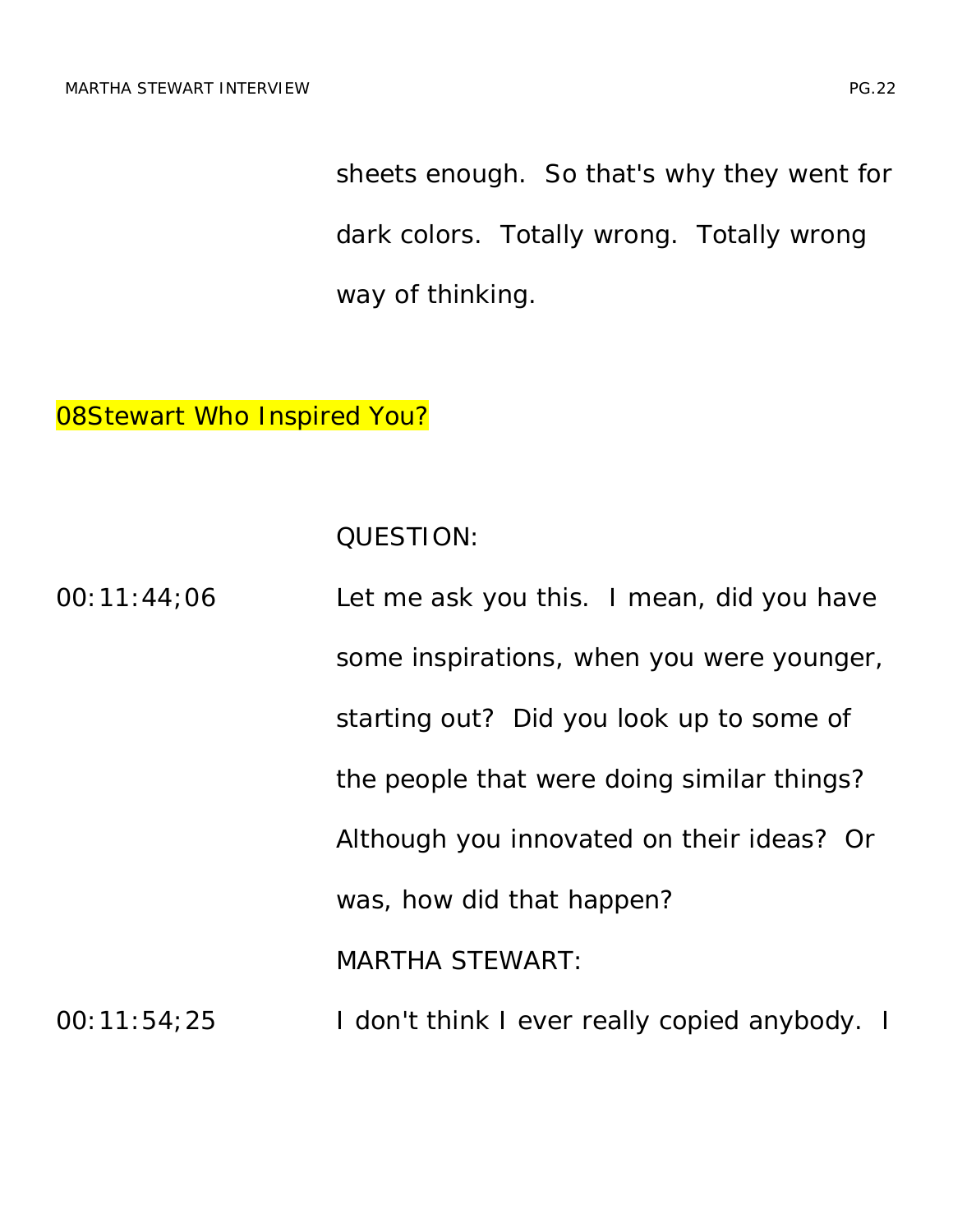think we had so much to do that our eye was really on what we were doing, not on what others were doing, at the time. I knew what I didn't want to be. And, but I still had so much opportunity to development what we wanted to be. So, that's what we did. We were just paying attention to where we could go, and what voids we could fill. And what areas we could be productive in, rather than thinking of copying. Not to say that I didn't have mentors, 'cause I did. There was a wonderful man at Time-- called Don Logan. And he became chairman of Time. He was a terrific mentor. And he actually taught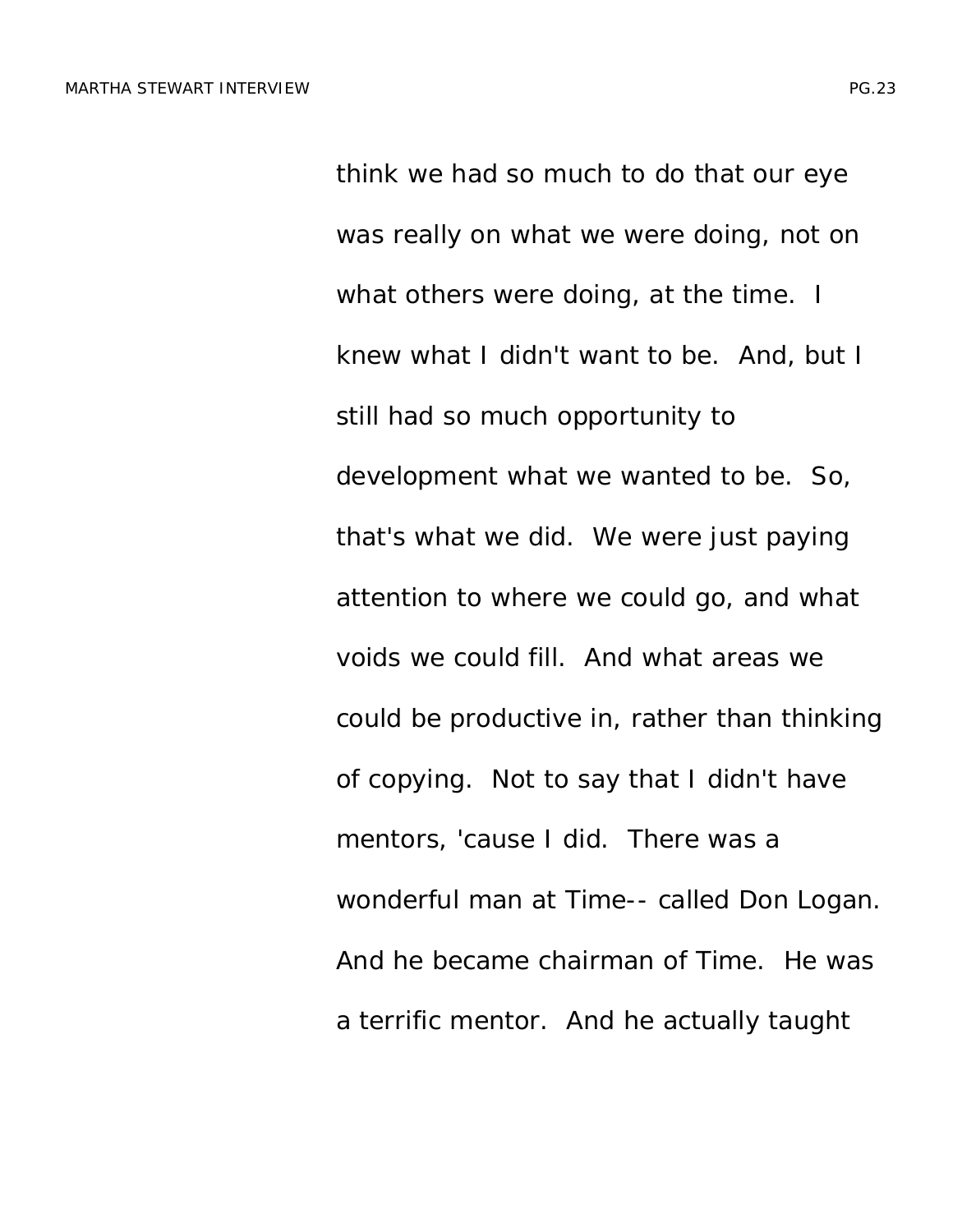me a lot about the business of publishing.

00:12:41;06 He served on my board, when I finally went public. And had a public board. And he was a very, very good teacher. And a very kind gentleman. I also looked to other people in business as I grew my business. I looked to Bill Gates, younger than I. Totally a genius. But I loved what he was doing. I loved that he was a youngster. As important to the 20th and 21st century as Henry Ford, for example. Probably, dare I say it, even more important, because it was, although I can't say that really. It's equal.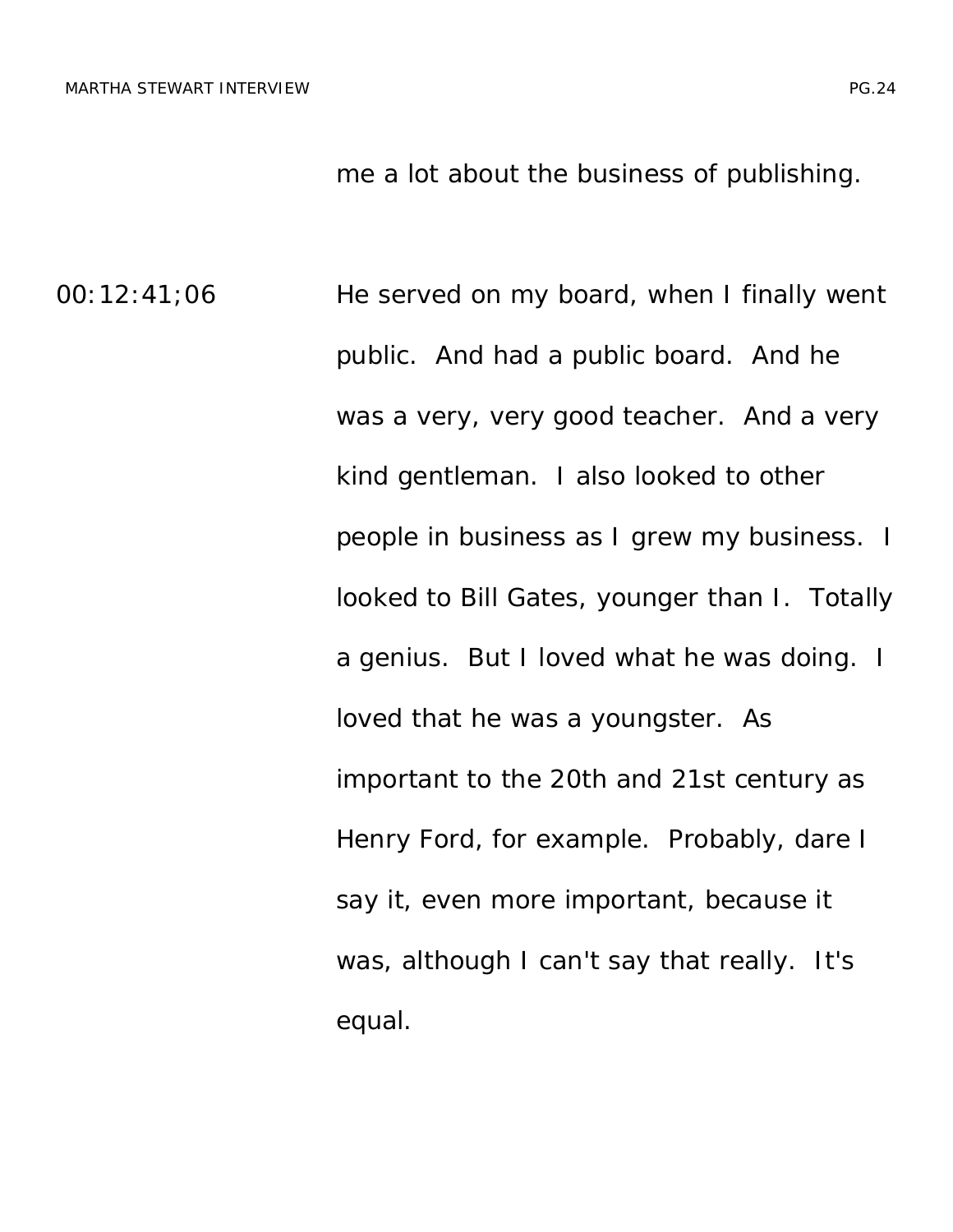### 09Stewart Technology Has changed the World

00:13:27;12 But technology has turned the world upside down. And communications will never be the same. And the way we talk to our friends, and the way we spend our time, will never be the same. Because of Bill Gates, and what happened, and Steve Jobs…, What's happened in the last… it's only about 25 years. It's not very long. And the computer. I was always an early adopter of the computer. I bought my first IBM in 1982, which is an early adopter. The PCs had just come onto the marketplace, when I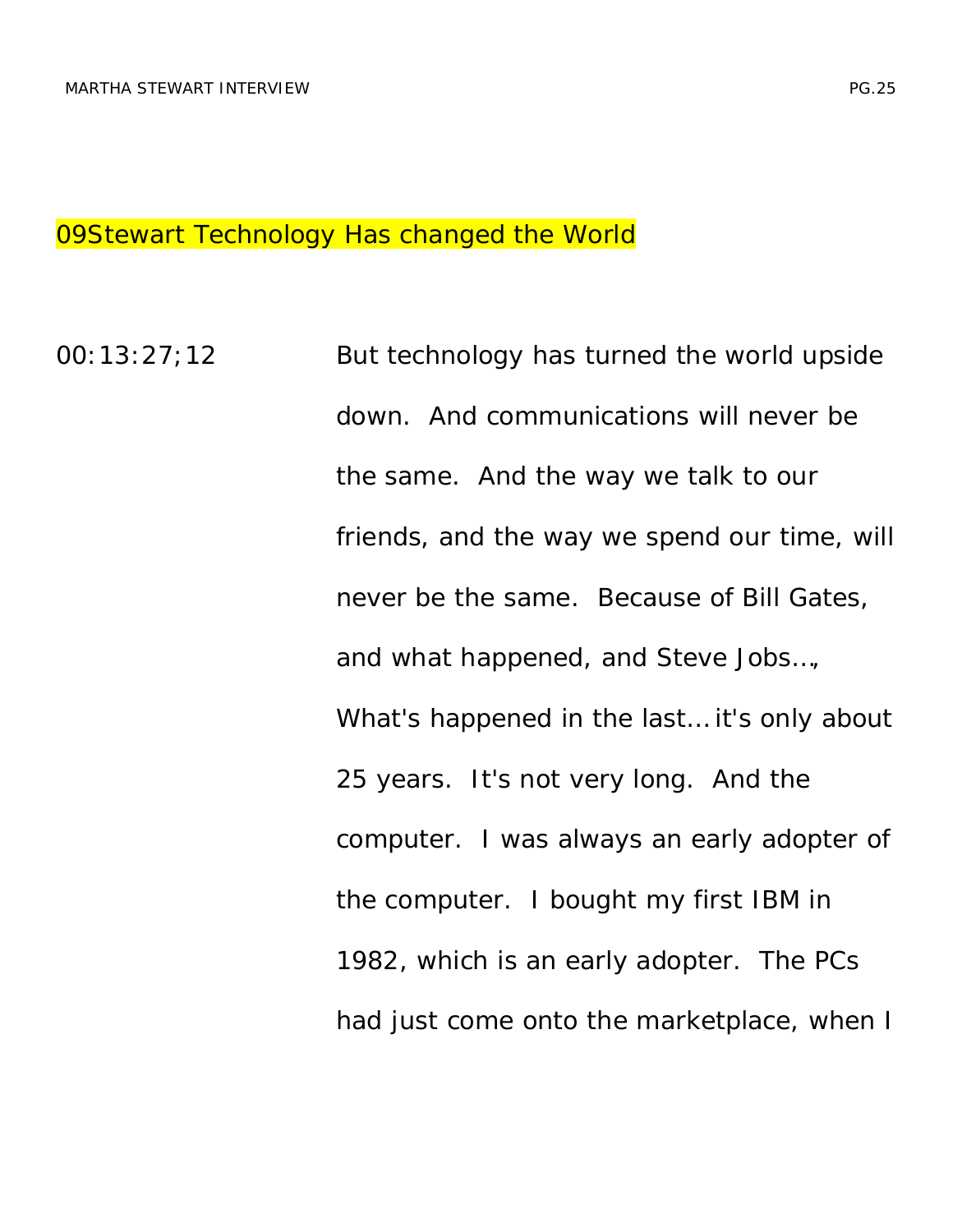went, by myself, to Madison Avenue, not really understanding everything about personal computers. But I bought one. And I learned how to use it. And I put it in my office. And every upgrade we got. I have my original IBM down in the basement right now. I will never throw that one away.

10Stewart What Are You Most Proud Of?

QUESTION:

00:14:40;11 Of all these things you've done, what are some things you're most proud of? Are there a couple that really pop out? Things you did, you say, "Boy, I really got that that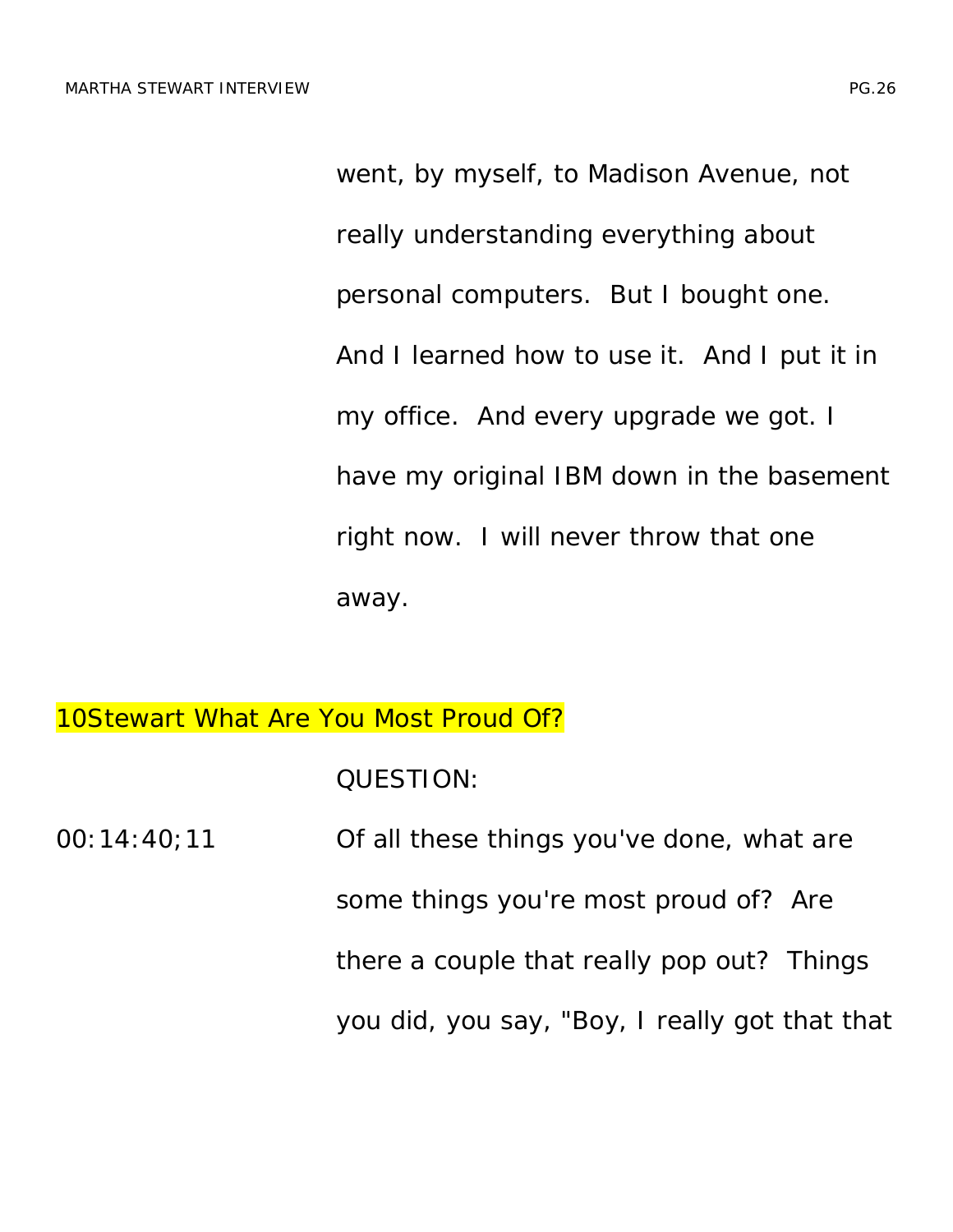#### MARTHA STEWART:

00:14:47;08 Again, I don't really think that way. I look at the whole body of what we've done. And I'm very proud that I have really elevated the art of homemaking to an art form, rather than a drudgery. To my mom, she actually considered it kind of an art form, but nobody else did. They considered it hard work, drudgery, things that had to be done. Not things that wanted to be done. And she was the mother of six. She was a breadwinner, along with my dad. She was also a teacher at the public school system. And she was a good example to me that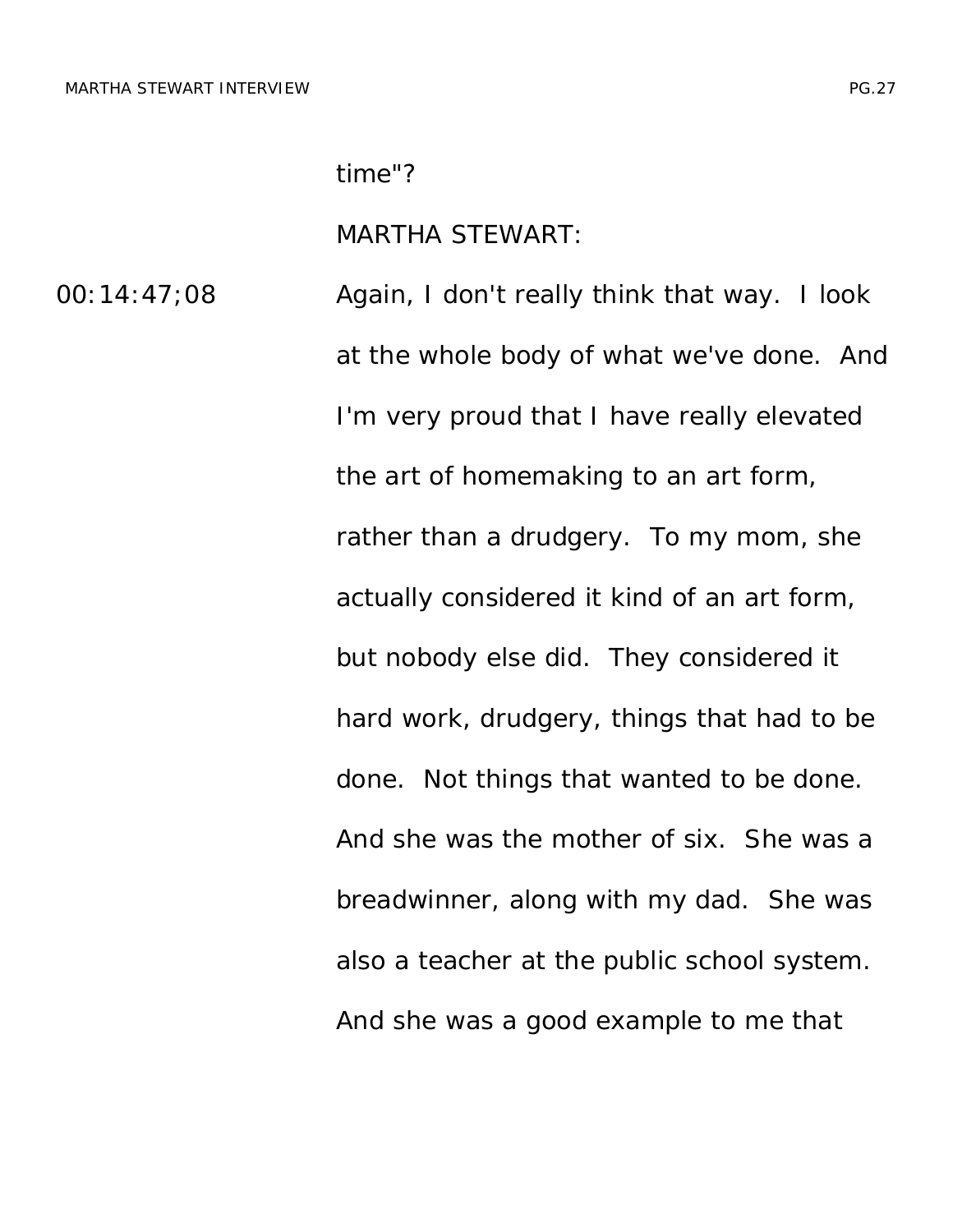hard work and perseverance would pay off in the long run. And both my mother and father said to me that no matter how much effort you put into your daily life, that you should expect and want to be rewarded, in some way.

00:15:45;21 I've been rewarded with, you know, plenty of money. I've been rewarded with a fabulous company. I've been rewarded with a visibility around the world. People recognize me no matter what I'm wearing, no matter what I look like, they recognize me. Either my voice or my looks. But all of that's not so important as the body of work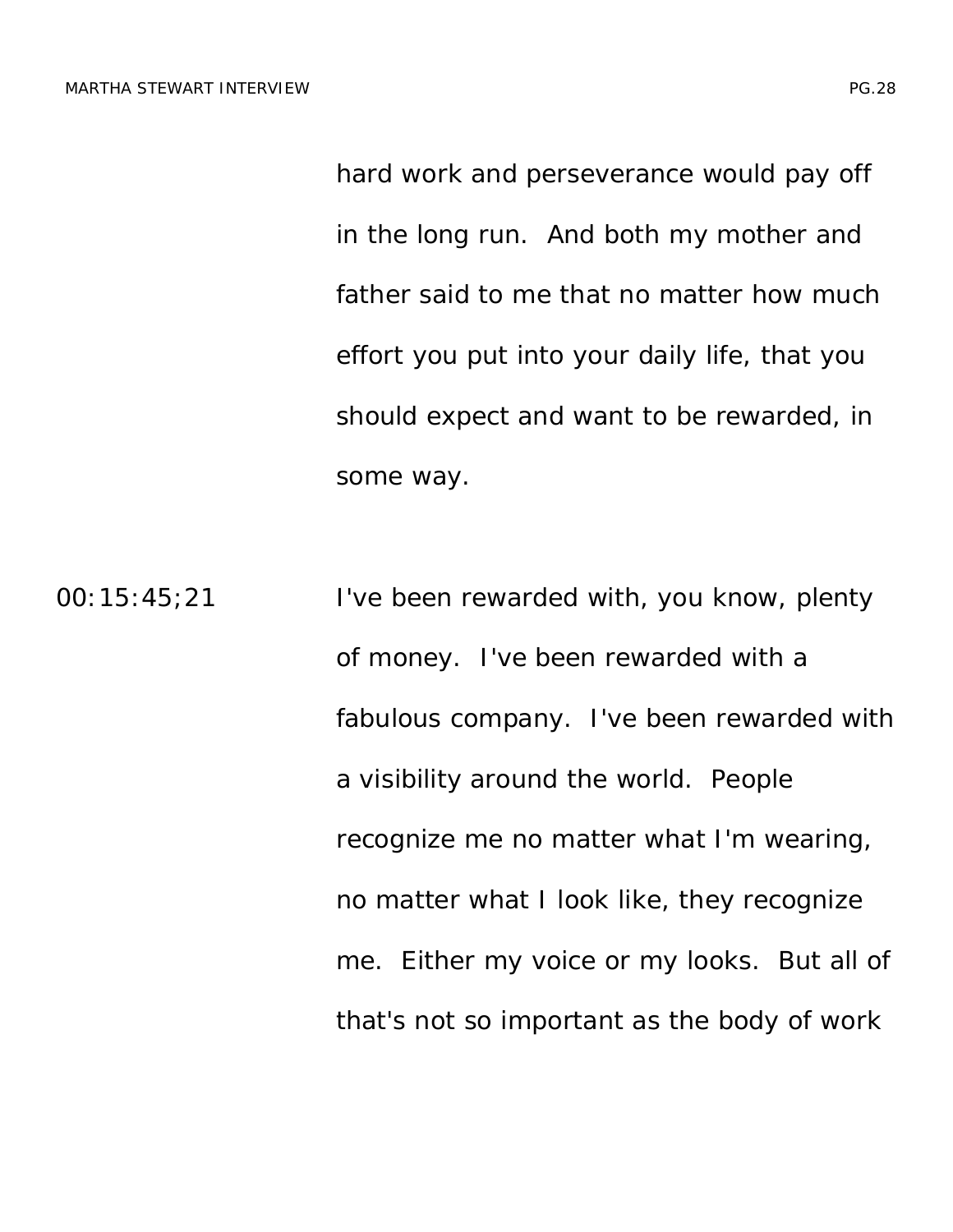that I've created. It makes me very proud to know that people can find enjoyment in it. Can sleep in sheets that I've worked on. That can cook in pots that I've designed. And can garden, you know, in their vegetable garden following designs that we have created for them. All of that makes me really happy.

**11Stewart Advice to Young Entrepreneurs** 

QUESTION:

| 00:16:32:00 | What are some of the lessons you've         |
|-------------|---------------------------------------------|
|             | learned through this process of innovation  |
|             | that we could give to other people, who are |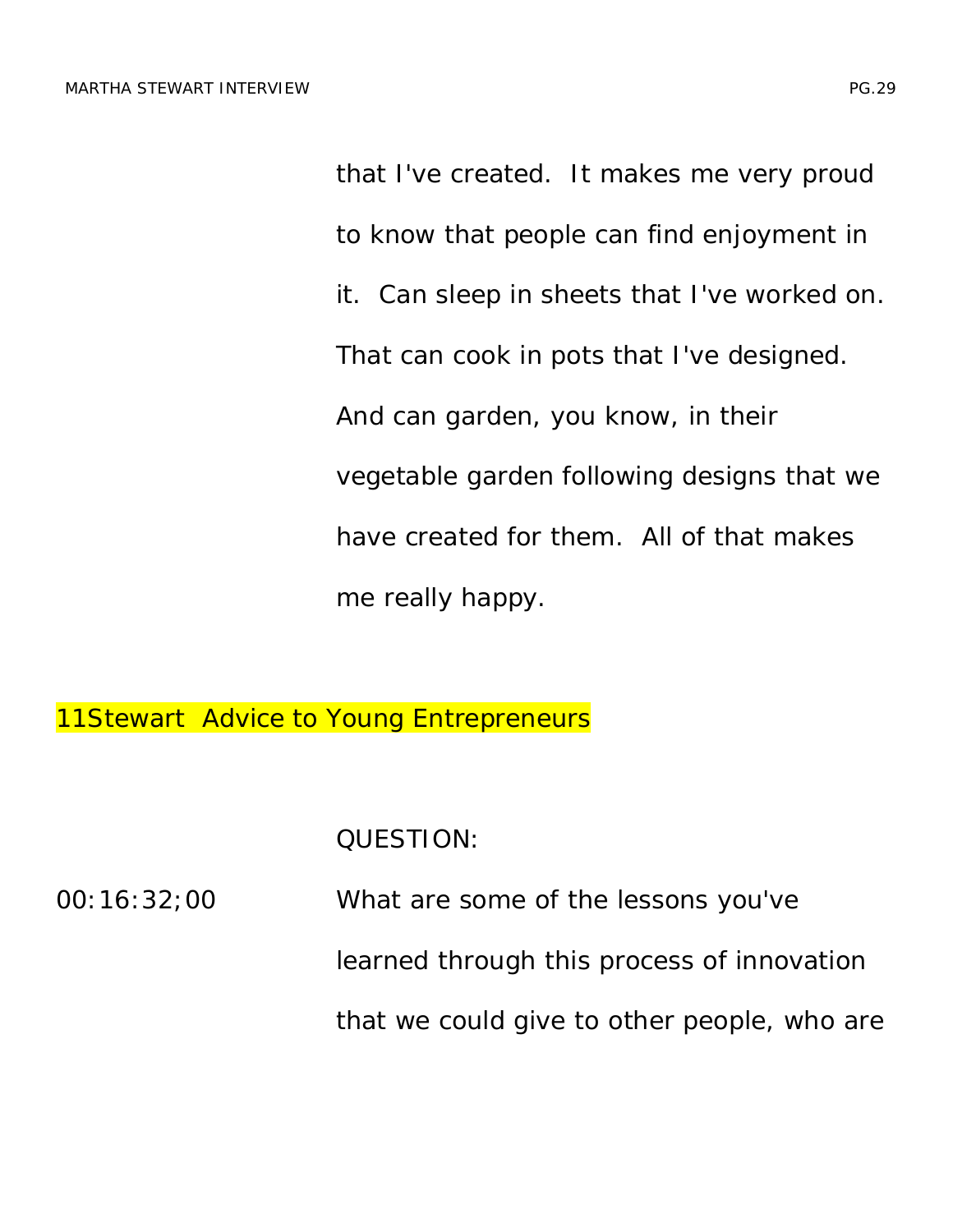gonna watch this? Of people starting businesses, or somebody who's looking for the next big trend. Who says, "I'm just like this. If I could…" what would you say to them?

MARTHA STEWART:

00:16:43;13 Well, I wrote a book called *The Martha Rules*. And that book everybody should actually read who is a budding entrepreneur. It's for young people, or people at a certain time in their life--that think they have a great idea, and want to maximize that idea, and build a business around it. That's something that I did, actually when I was on hiatus from my real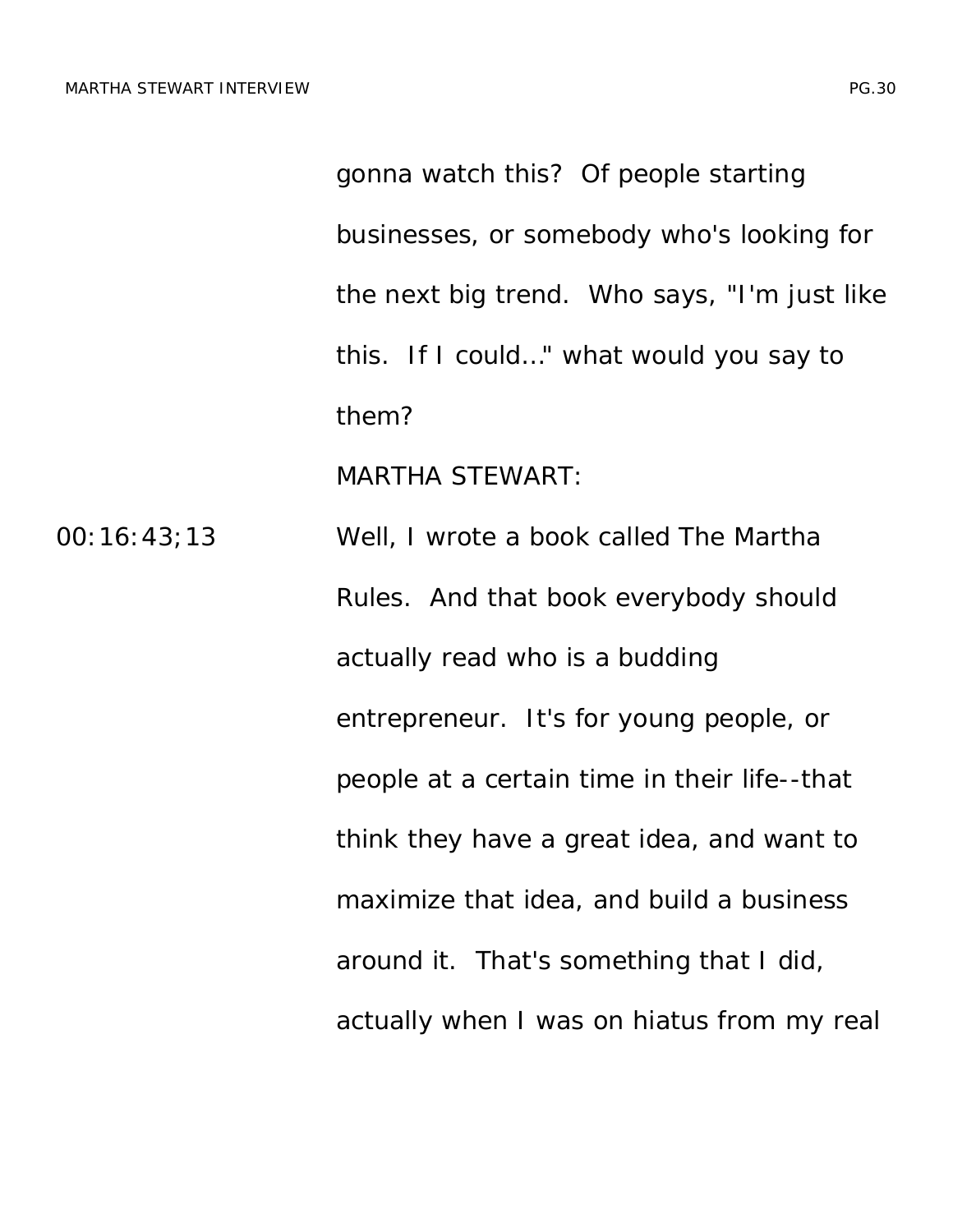work for about a year. And I loved writing that book. It sort of got all my ideas together. I think that it's really important to teach while you go along. And try to mentor, while you go along. And I think that the people who really enjoy their jobs at Martha Stewart realize that they're learning a lot while they're actually being productive.

QUESTION:

00:17:33;20 Do you think that that learning is part of this process, though? That they're learning to be innovative? Is that what you're saying? MARTHA STEWART: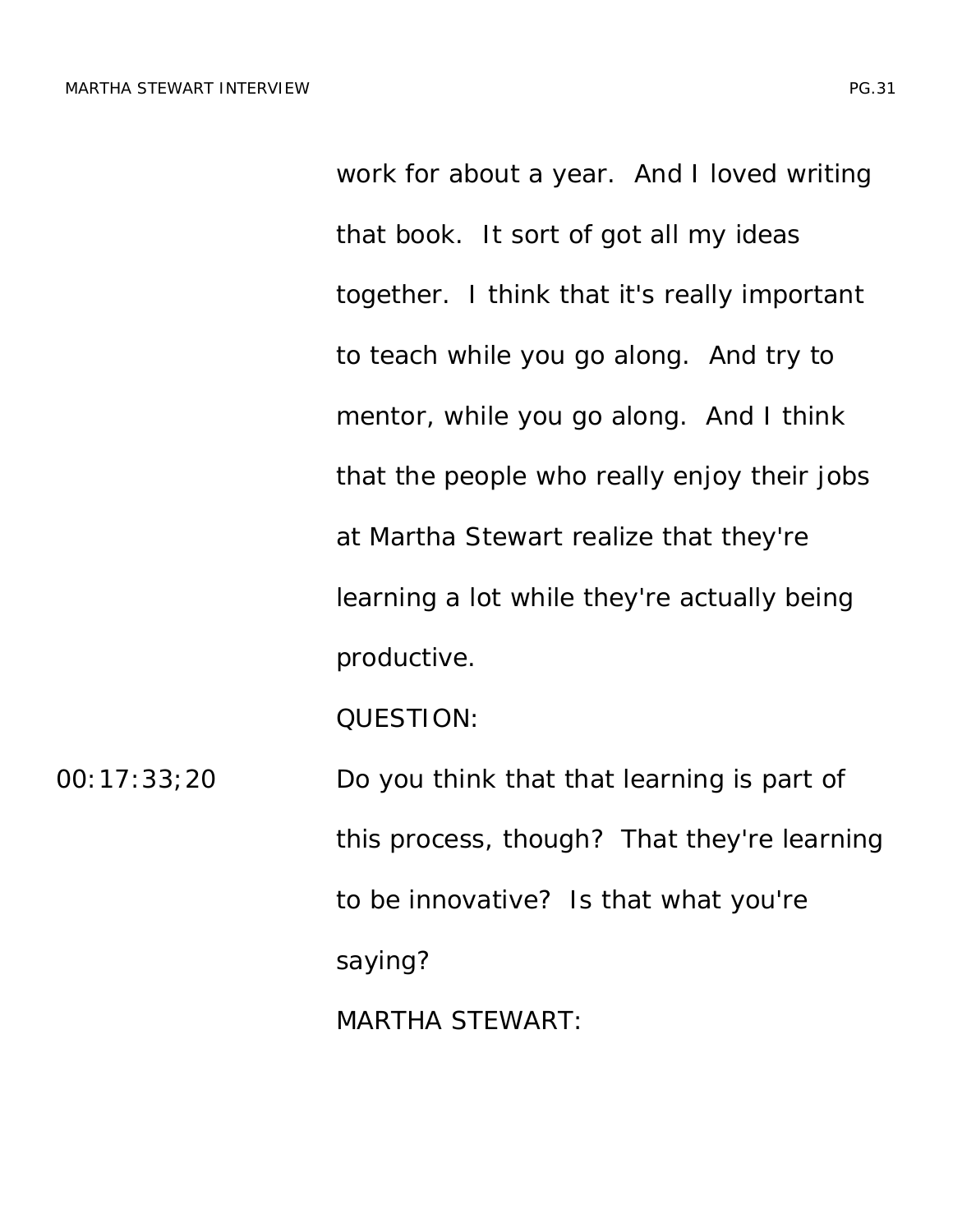00:17:39;13 They're definitely learning to be innovative. They're definitely learning how to do things in a better way, a more creative way, a more efficient way. All of that's important to me and my processes. I don't like wasting time. I don't like not being productive. I really want to maximize my time. Do as many things in a day as I can possibly do. That's how I live. I just live like that.

### 12Stewart Assembling the Right Team

QUESTION:

| 00:18:05:23 | Now, do you hire a lot of your own creative |
|-------------|---------------------------------------------|
|             | people? Or is there a certain kind you look |
|             | for that will fit this vision you have?     |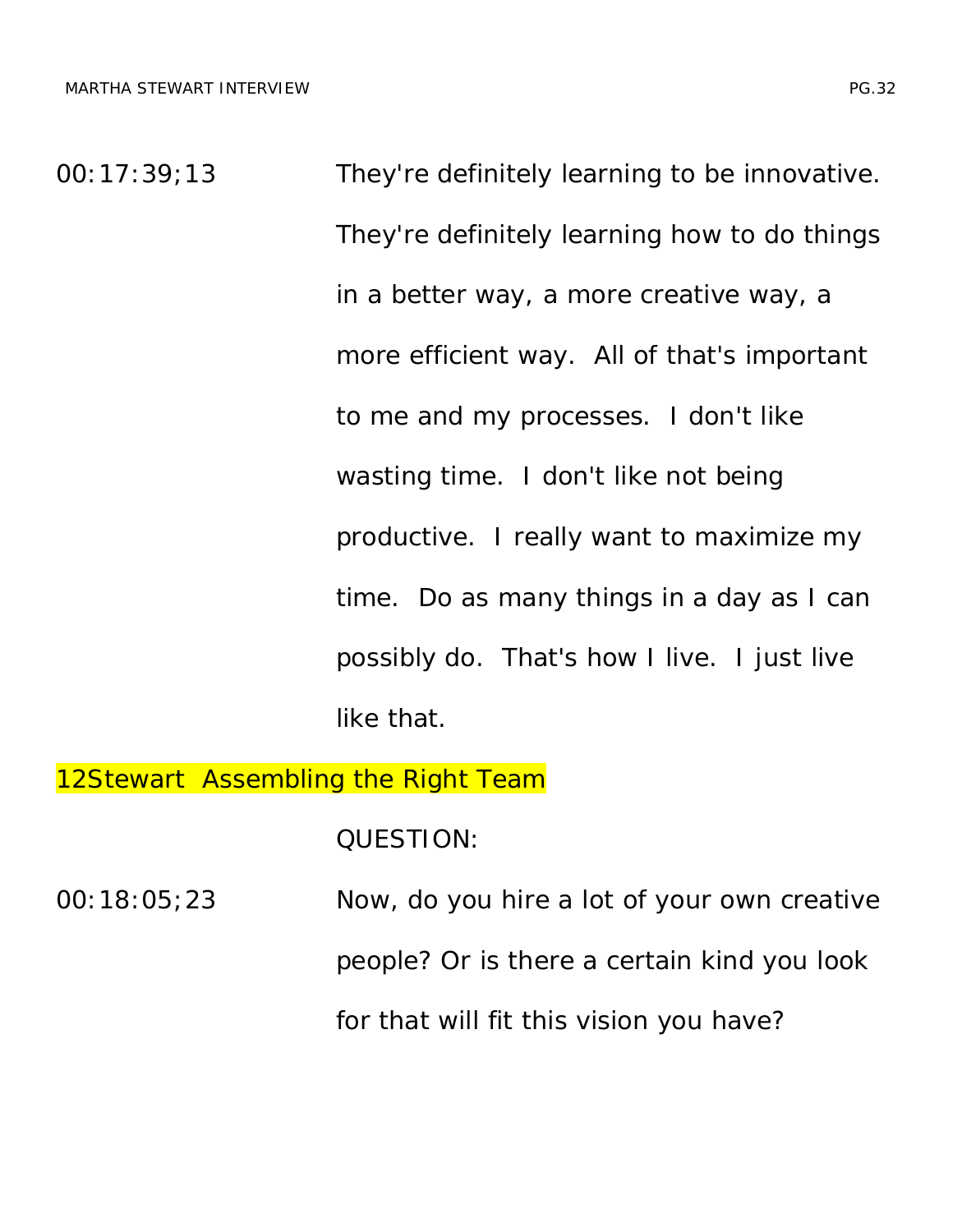#### MARTHA STEWART:

00:18:12;01 Oh, yeah, I interview people quite often for jobs. Of course, I have a chief creative director now. I have merchants who are looking for specific kinds of designers. We have editorial people, who know what they're looking for. We have art directors, stylists. All of whom have worked with me very, very closely. Know what I like. Know what they like. And we look for people to fill those positions that will be not cookie cutters, we don't want cookie cutters. We don't want anybody that's gonna be the "The Next Martha." We're not looking for the next Martha. We're looking for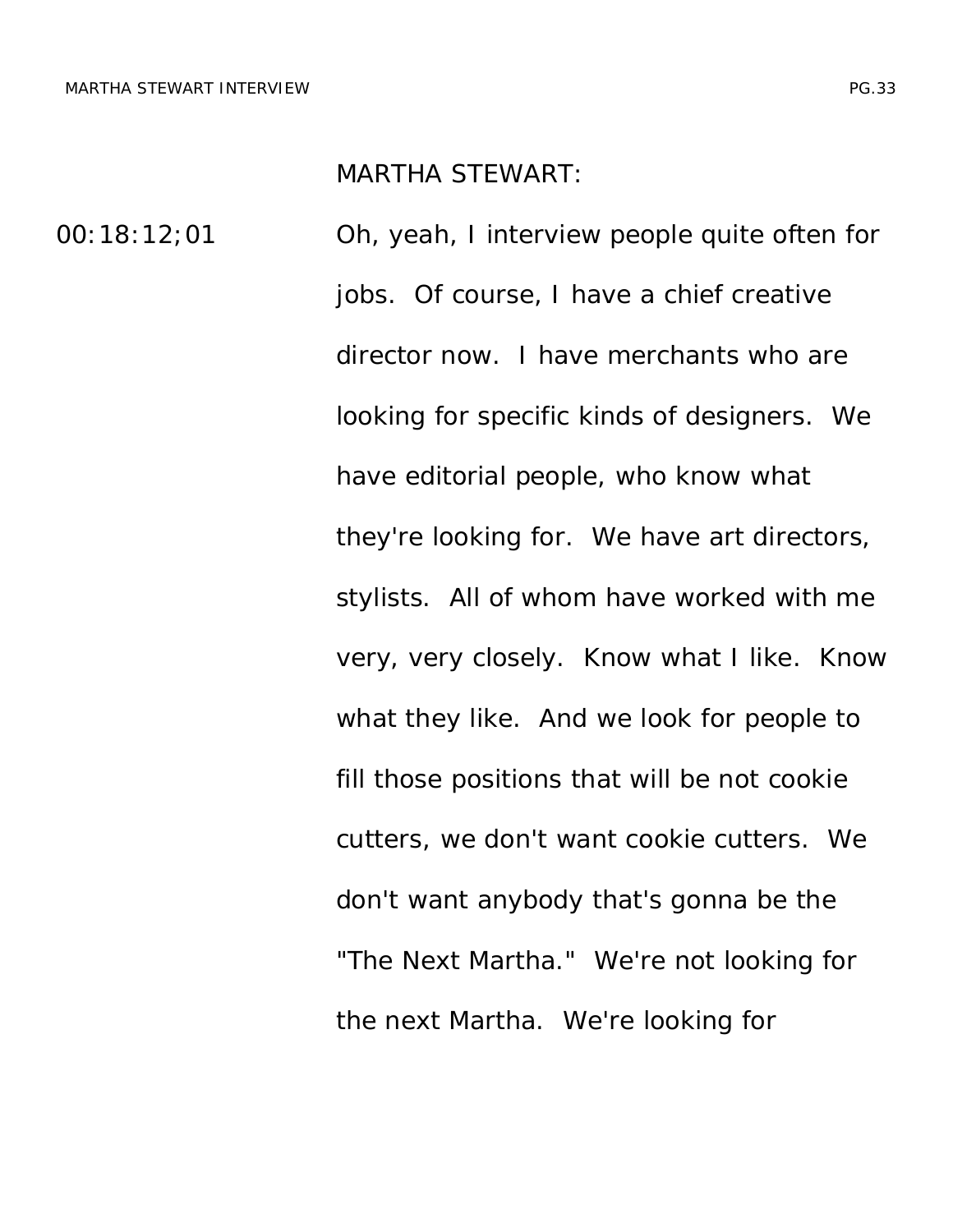#### innovators in our whole genre.

### 12B Stewart Stick-up For Your Own Ideas

#### QUESTION:

- 00:18:49;00 What do you do when you have an idea that you think is right for this market, which you understand, 'cause you are the market. Yet the people in between, they're not buying it? Do you make a sales presentation? MARTHA STEWART: 00:19:02;14 That happens more than you can imagine. It happens every single day. "No, no, no. We don't like that color. We want this color." And we have to fight. You have to stick up for your own ideas. You have to
	- stick up for your beliefs. It's like any kind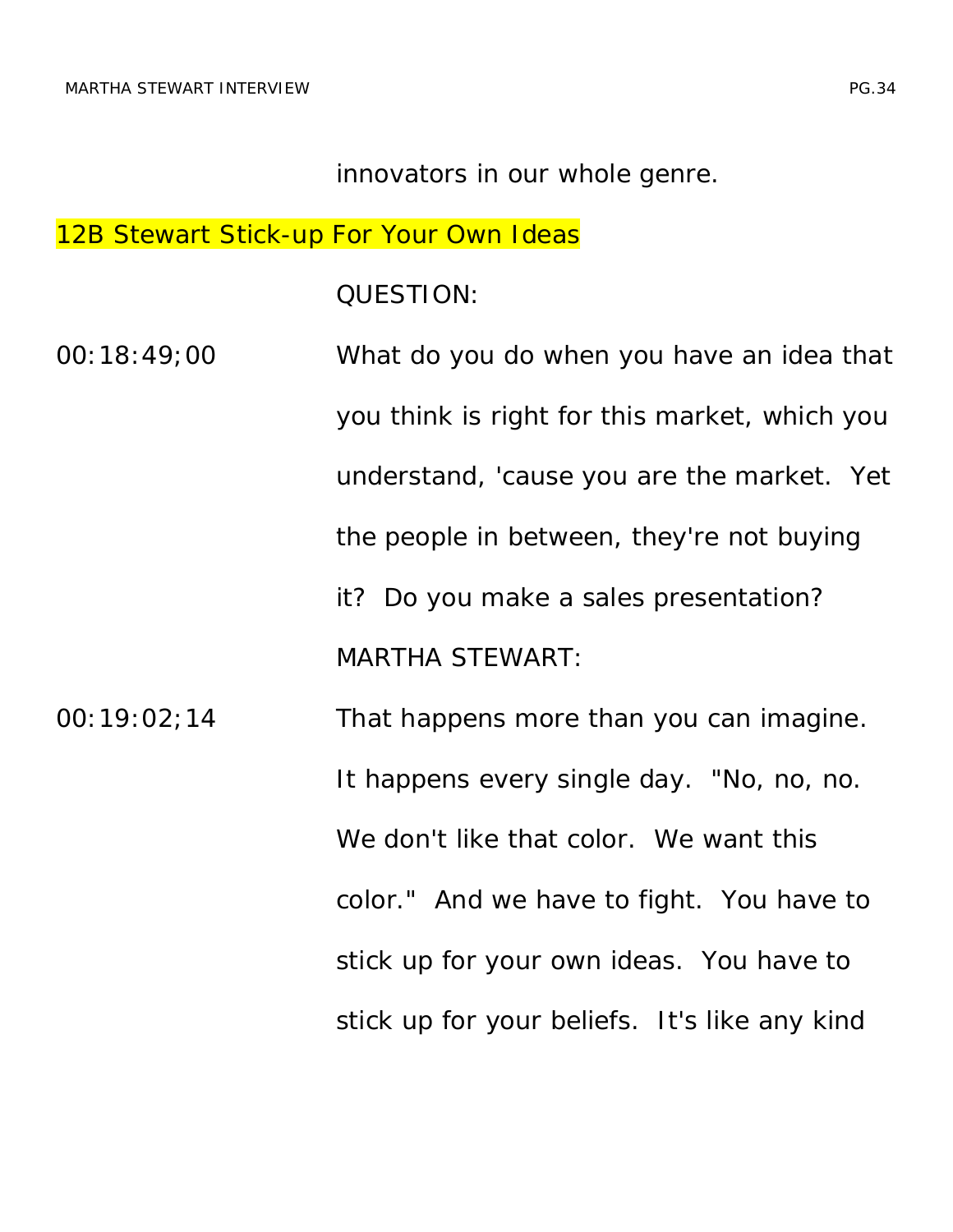of business. If you really have strong feelings, and really strong design sensibilities, you have to persevere in those sensibilities. Otherwise, you will be run over, you know, like some giant trailer truck coming and just flattening you. And eliminating your creativity. And that happens. I mean, it does happen.

13Stewart Evolve and Keep Evolving

 $00:19:41;11$  I have a lot of words on a wall at our big corporate offices. The one very long hallway has all my words on the wall. And it was just actually installed, and I'm very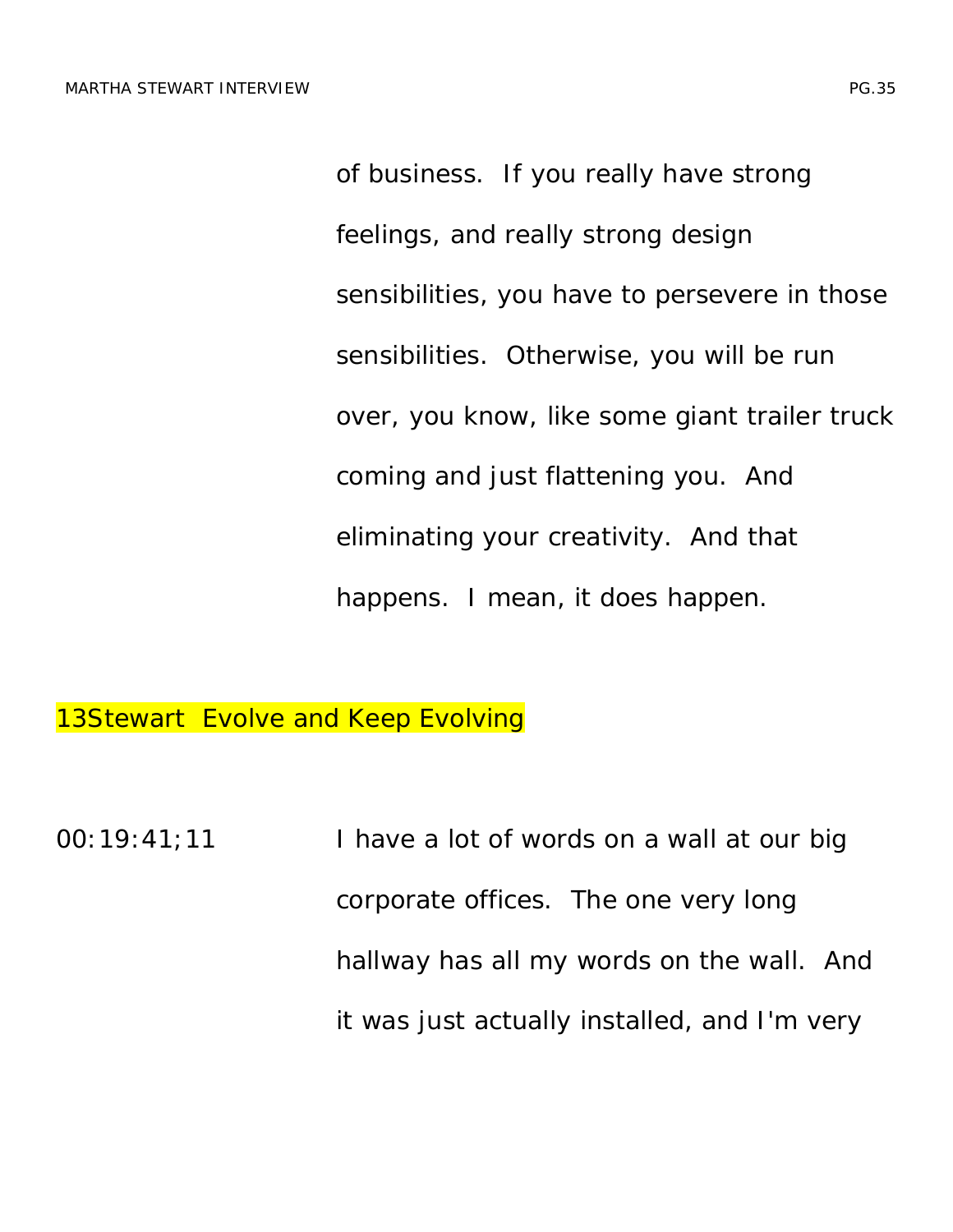happy with the installation. But, one of the little, and they're little sayings, too. And one of them is-- "Evolve, and keep evolving. When you're through changing, you're through." Okay? So, that's one thing I say all the time. And "If you don't want it, why are you designing it?" That's another little saying. It's very important to me that everything we make, every product we develop and create-- we should want. Because that's our business. Our business is to make things that we all need and all want. And, of course, you know, I might not want the pink sheet, I want the blue sheet, but I want the sheet. And it's very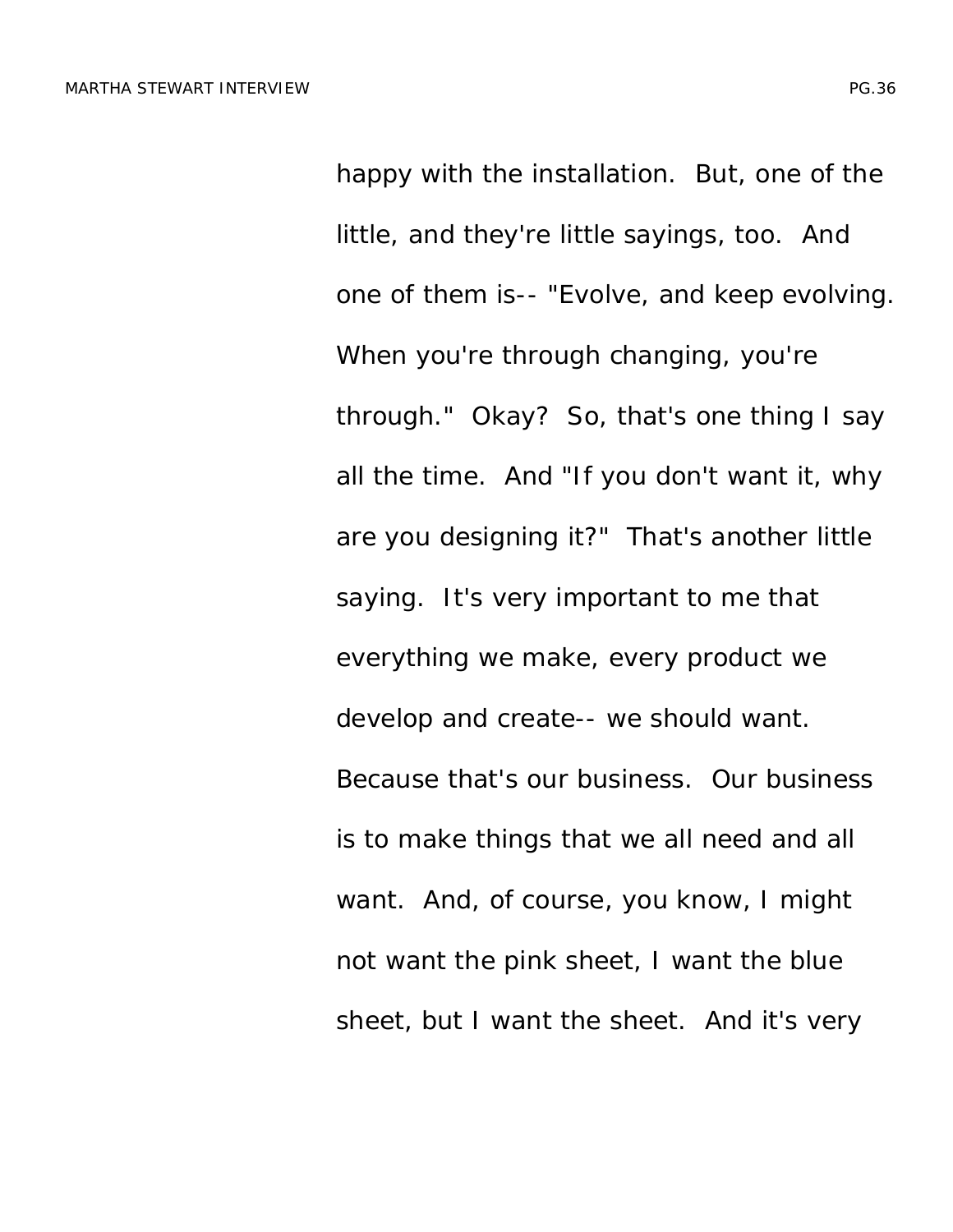important.

14Stewart Advice to Kids Today

QUESTION:

00:20:41;15 We talked about somebody who might want to start a business, but let's go younger. School kids. If we had a bunch of school kids in here, and they're looking up, "Oh, there's Martha, what would be some advice to them in today's world, that you'd give them? MARTHA STEWART: 00:20:52;03 Oh, they would be asking me about recipes. They would be asking me about the craft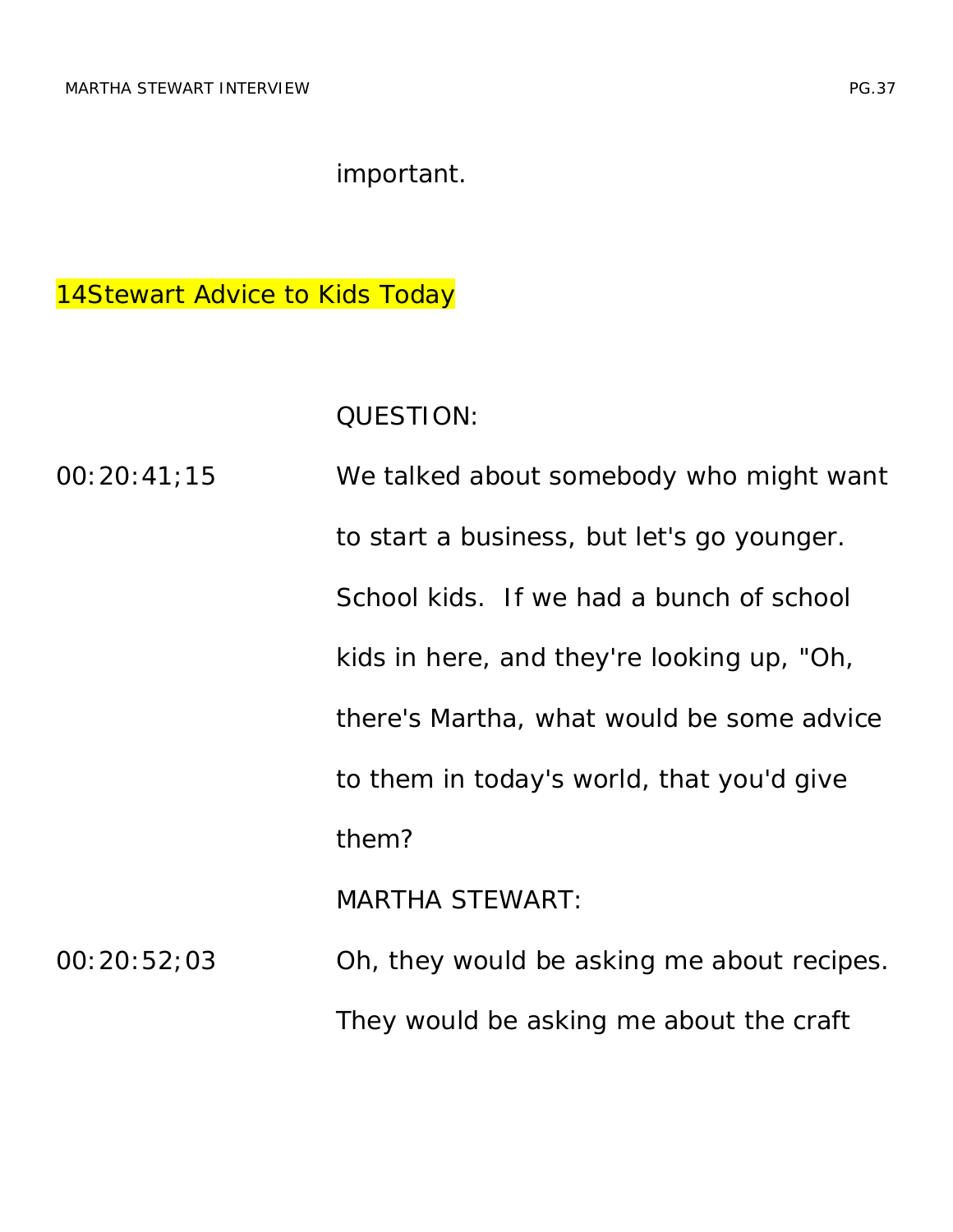programs that we have developed. Because that's what they're interested in at a young age. They're really interested in what they eat. What they make. How they spend their time after school. So, I would spend a lot of time. And because I do the crafts, I do the cooking, I know exactly what to tell them, and how to guide them. And I could run all kinds of after-school programs for children. In fact, I've actually worked on a program, a television program that we still, hopefully will produce someday, called "Everyday After School." To be Mom. Where Mom is at work. I can be Mom. Our program will be Mom to those kids.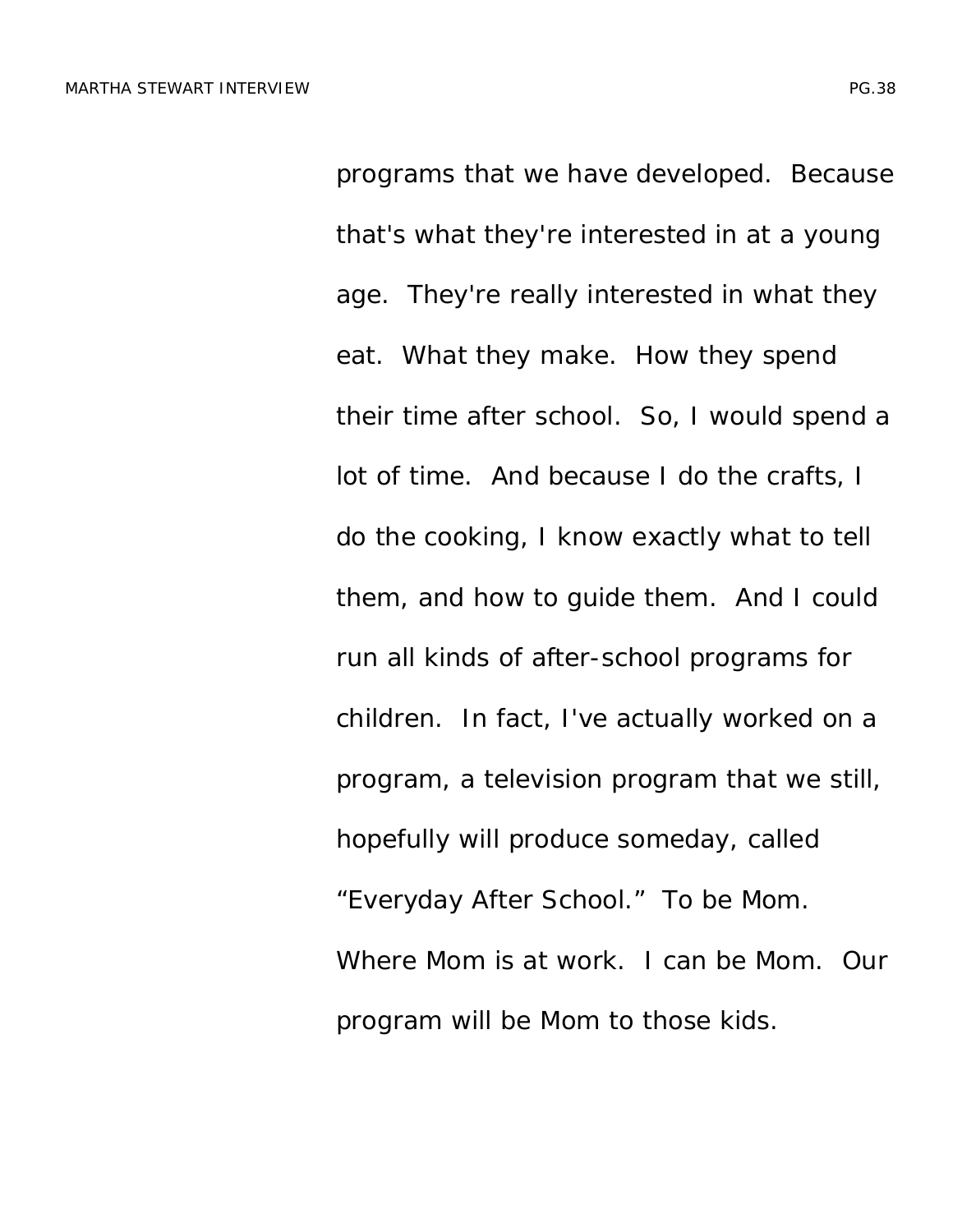Teaching them something valuable every

single day.

**15Stewart Message to the Future** 

QUESTION:

00:21:40;24 Here's the other thing. This is an oral history that hopefully will be preserved forever. You know, forever's a long time. So, we're telling everybody, "Assume a hundred years down, or as far down the road as you want." Somebody has to pull this up, and be able to get a message. Is there some message you'd like to send to all those people? MARTHA STEWART: 00:21:56;08 Well, it's, the world changes, technology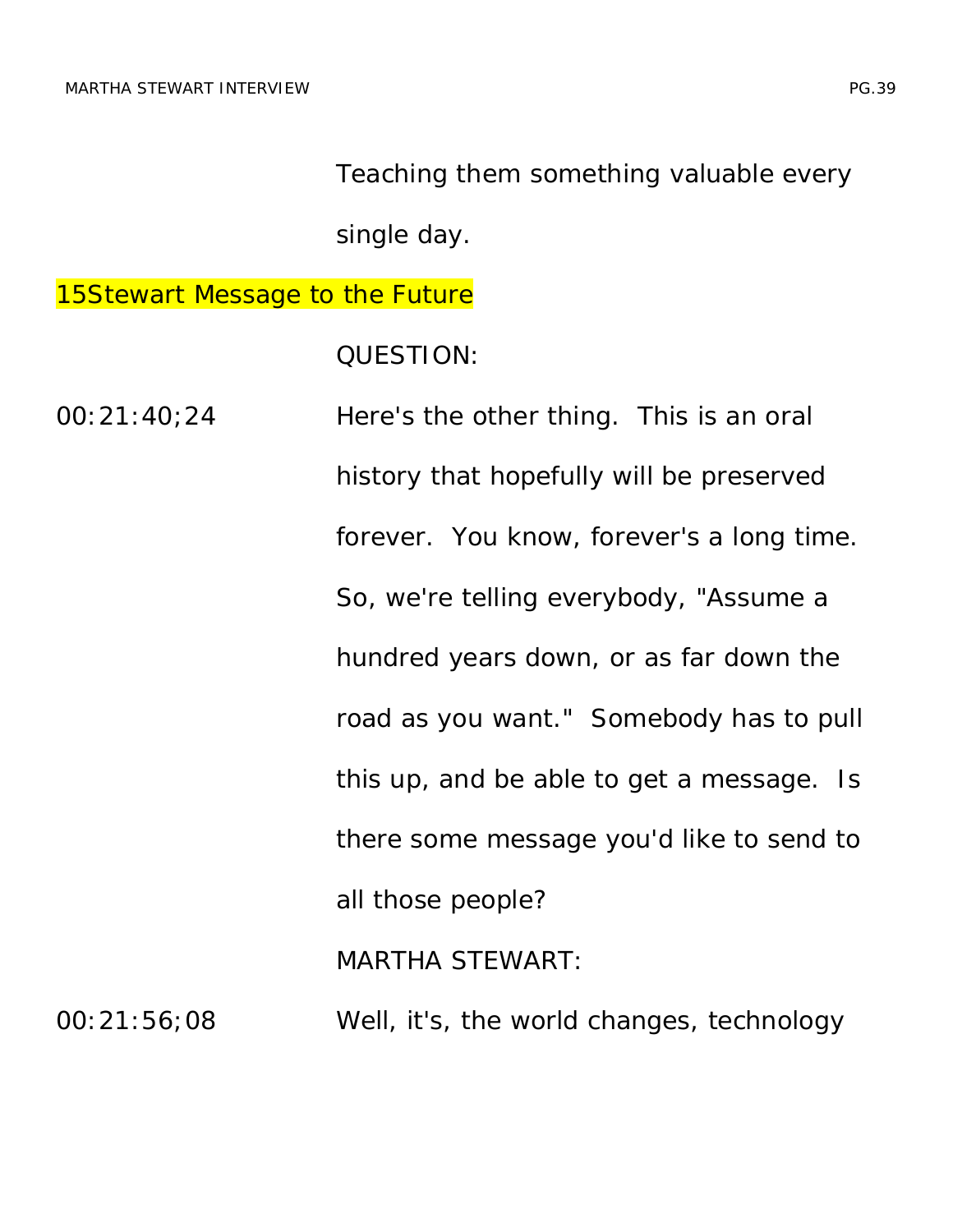changes the way we do things, every single minute of every single day. Embrace technology. Embrace change. Try to stay curious. I think that's the biggest message "Retain your curiosity, no matter what." Always, there's something to read, something to look at, something to learn all the time. And if you stop any of those processes you are no longer really a valuable member for future societies. If you stop, that's why I mean, I'm not on a proverbial treadmill. I don't consider myself that. I don't think I'm just going around and around a track. I really think that I'm going more in a straight line up. And never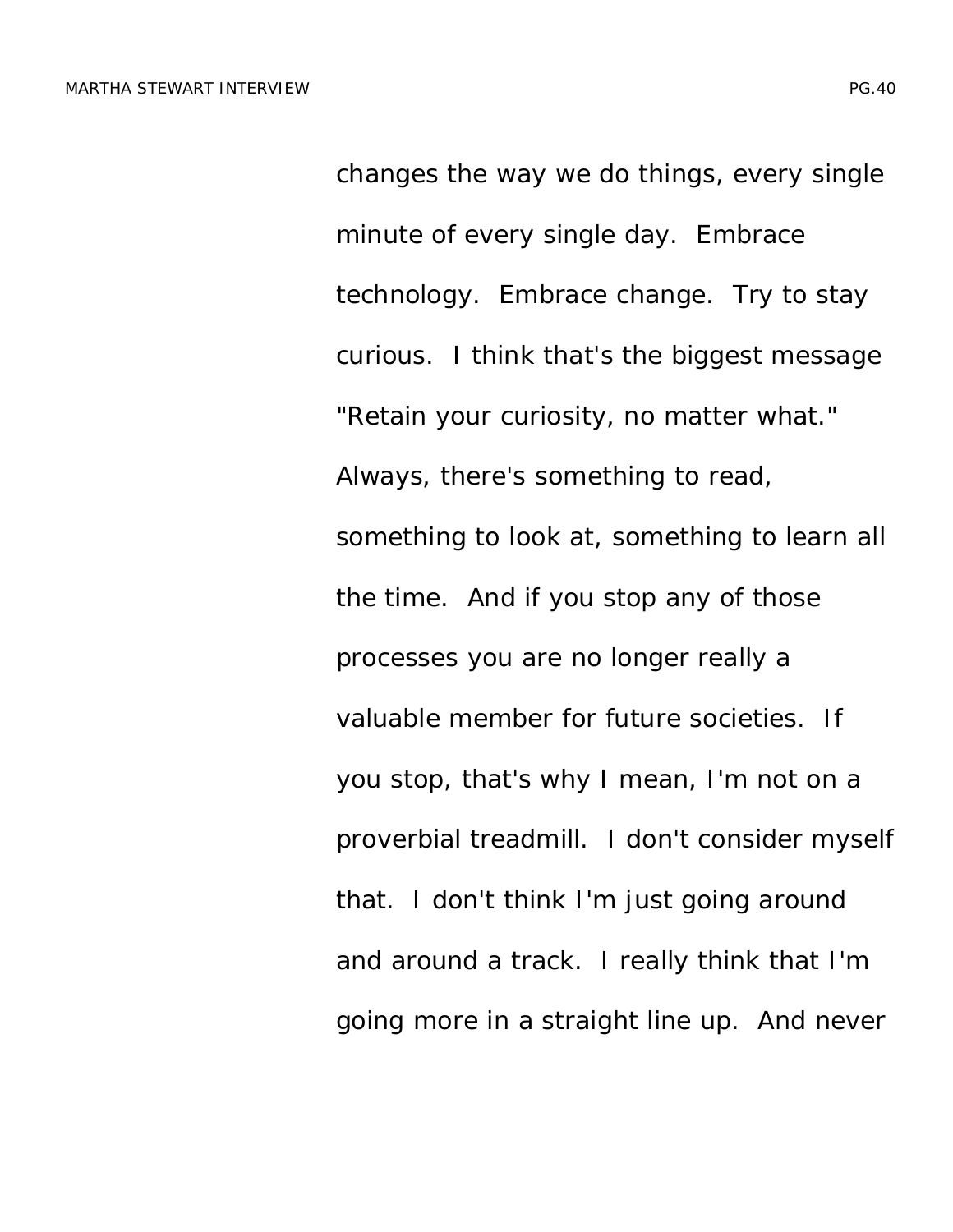|             | feel like you're on that track that goes |
|-------------|------------------------------------------|
|             | around and around, 'cause that's when    |
|             | you're finished.                         |
|             | <b>QUESTION:</b>                         |
| 00:23:04;29 | What or where's that line going? That's  |
|             | going up?                                |
|             | <b>MARTHA STEWART:</b>                   |
| 00:23:06;18 | Who knows? Who knows? The high jump      |
|             | gets higher every single year. The broad |
|             | jump gets broader. I mean, why? You      |
|             | know? Why? So                            |
|             | <b>QUESTION:</b>                         |
| 00:23:16;07 | Part of the challenge drives you?        |
|             | <b>MARTHA STEWART:</b>                   |
| 00:23:17;16 | Oh, yeah, the challenge is always there. |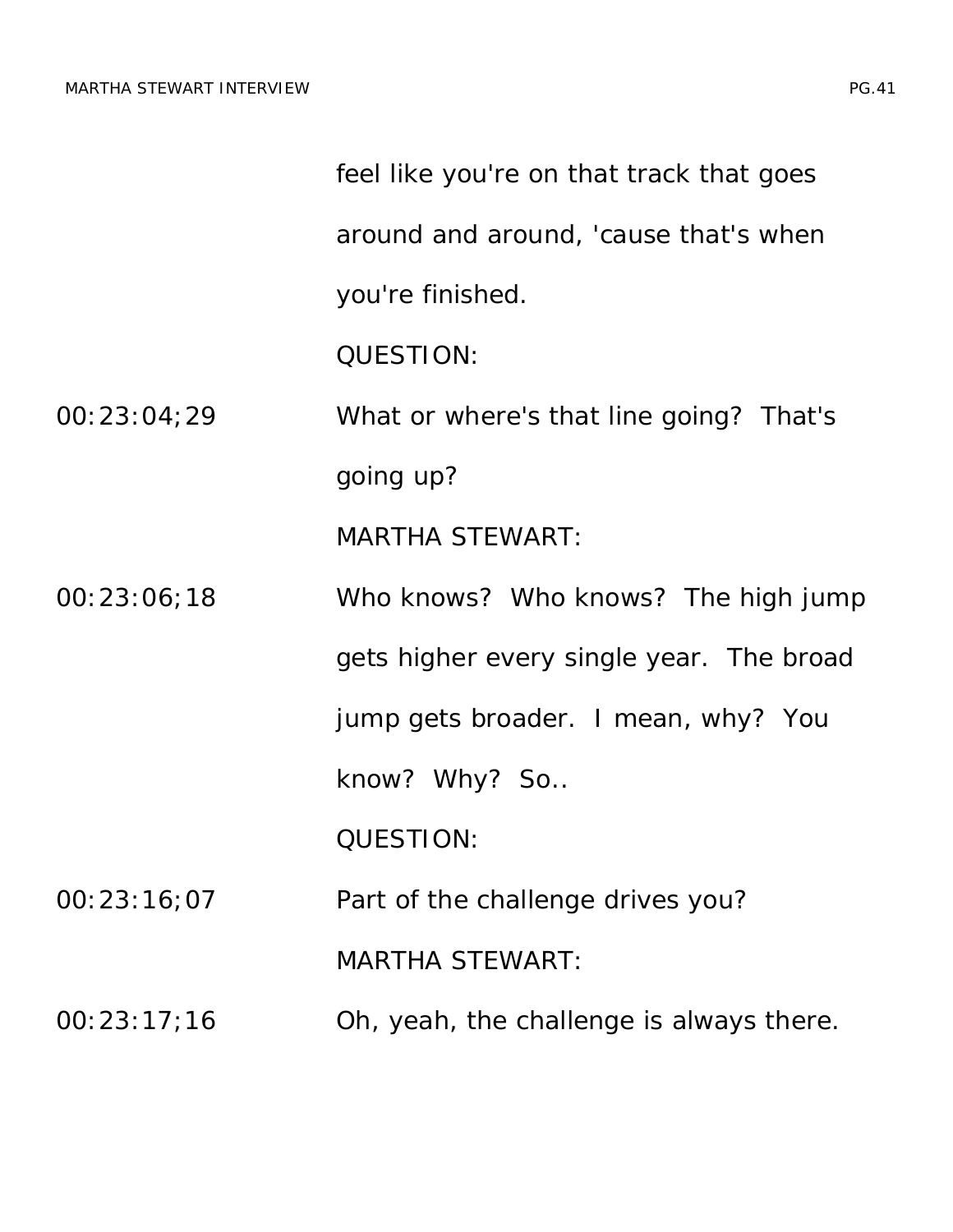And it's so exciting. I'm constantly looking for the new, the different, the valuable, and always, the practical, the environmentally sound. And the creative.

16Stewart How Do You Want to be Remembered?

QUESTION:

| 00:23:33:12 | Now, let's say people, when they look back  |
|-------------|---------------------------------------------|
|             | on you, how would you like to be            |
|             | remembered? If you could control that?      |
|             | Not that you can. But what would you want   |
|             | them to think about you?                    |
|             | <b>MARTHA STEWART:</b>                      |
| 00:23:42:19 | Oh, I just want them to think, "Oh, she was |